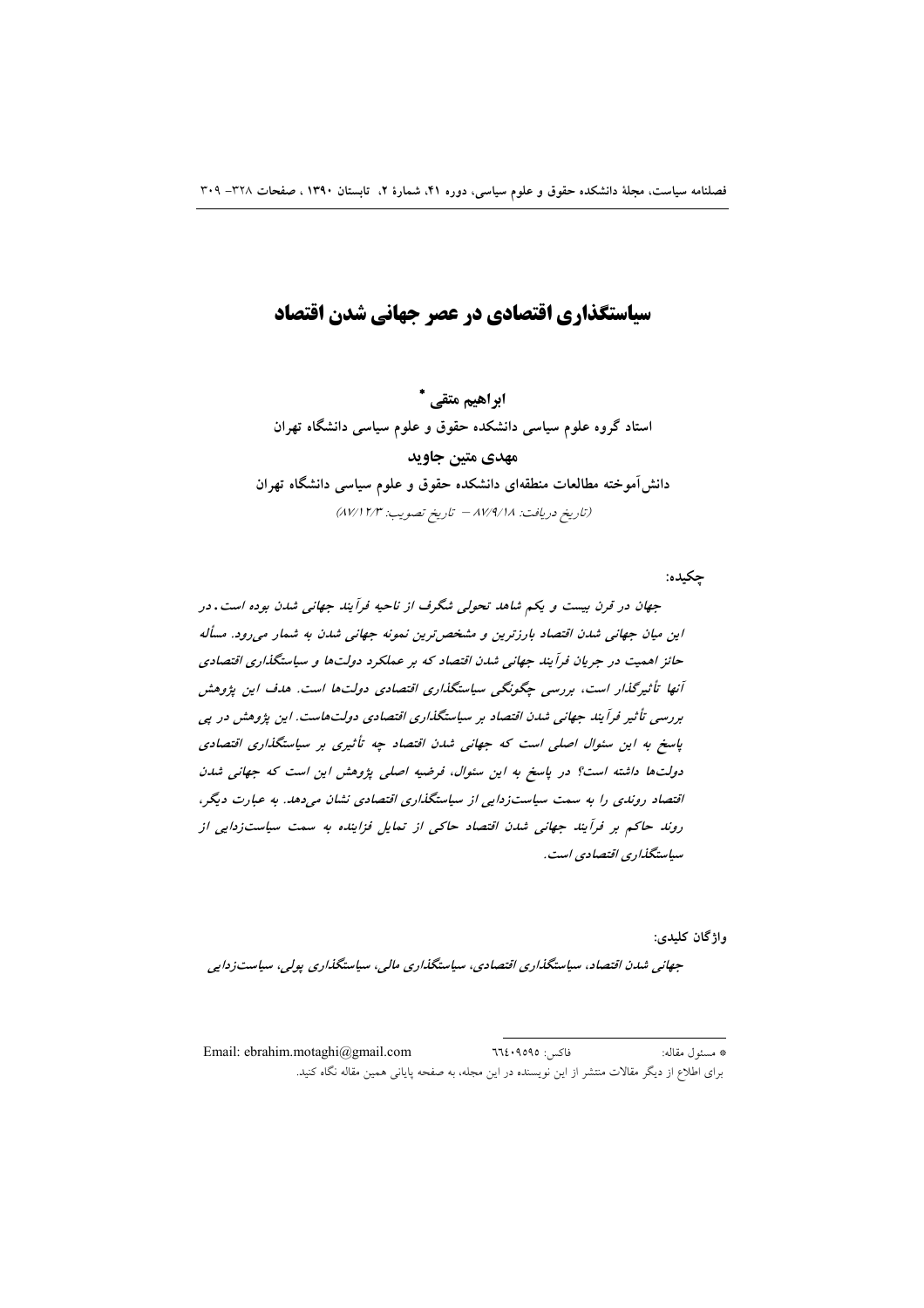#### مقدمه

جهان در قرن بیست و یکم شاهد تحولی شگرف از ناحیه فرأیند جهانی شدن بوده است. کشورهای توسعه یافته در تلاش برای کسب سود، نفوذ و برتری بیشتر اقتصادی بـه دورتـرین نقاط جهان راه یافته و به توسعه فعالیتهای تجاری، اقتصادی و تولیـدی پرداختـهانـد. امـروزه جوامع و اقتصادها در سراسر جهان به سرعت در حال ادغـام شـدن هـستند. ايـن اقـدام هـا و همگرایی متأثر از انقلاب در عرصه ارتباطات، کاهش هزینههای حمل و نقل، کاهش، حذف پــا همسانسازی تعرفههای تجاری، افزایش جریان سرمایه و تقاضای روزافزون مهاجرت میباشد. یک تناقض اساسی در جریـان فراّینـد جهـانی شـدن اقتـصاد را کـه بـر عملکـرد دولـتهـا و سیاستگذاری اقتصادی آنها تأثیرگذار است می توان بدین صورت بیان کرد: در حـالی کـه همـه دولتها از تأثیر سودمند جهانی شدن اقتصاد بر رشد جهانی و سطوح درآمد آگIه هــستند، در عین حال باید پذیرفت که جهانی شدن اقتـصاد هزینـههـایی را نیــز در پــی دارد کــه از جملــه می توان به حاشیه رانده شدن برخی از کشورهای در حال توسعه اشاره کرد که ممکن است در جریان این فرآیند از قافله عقب بمانند یا می توان به بیکاری یـا درآمـدهای پـائین در برخـی از کشورهای توسعه یافته اشاره کرد. در خصوص مقابله با این هزینهها لازم است کـه بـه نقـش دولت در سیاستگذاری اقتصادی پرداخته شود.

هـدف ايــن پــژوهش بررســي تــأثير جهــاني شــدن اقتــصاد بــر سياســتگذاري اقتــصادي دولتهاست. سئوال اصلی که در این پژوهش مطرح میشود این است که جهانی شدن اقتصاد چه تأثیری بر سیاستگذاری اقتصادی دولت ها داشته است؟ به عبارت دیگر در جریـان فرآینــد جهانی شدن اقتصاد، سیاستگذاری اقتصادی دولتها دچار چه تحولی شده است؟ در پاسخ بـه این سئوال فرضیه اصلی پژوهش این است که فرآیند جهانی شدن اقتصاد روندی را بـه سـوی سیاست; دایی از سیاستگذاری اقتصادی دولتها نشان می دهد. به عبارت دیگـر، تجربـه تلخـی که در وهله نخست شهروندان و سپس بازارهای بینالمللـی سـرمایه از سیاسـتگذاری پـولی و مالی دولتی داشتهاند، تمایل فزاینده را به سمت سیاســتزدایــی از سیاسـتگذاری اقتـصادی بـه وجود آورده است.

اساس کار این پژوهش بدین گونه است که پس از تعریف و بررسی ماهیت جهـانی شــدن اقتصاد و طرح مسائل مفهومی و نظری، مؤلفههای آن یعنی جهانی شدن تجارت، جهانی شــدن تولید، رشد سرمایهگذاری خارجی و جهانی شدن فن[وری مورد بررسی قرار میگیرد. سپس به موضوع جهانی شدن اقتصاد و سیاستگذاری اقتصادی دولتها پرداختـه مـی شـود کـه طـی دو بخش جداگانه تحت عناوین سیاستگذاری مالی و سیاستگذاری پولی مورد بحث قرار می گیرد.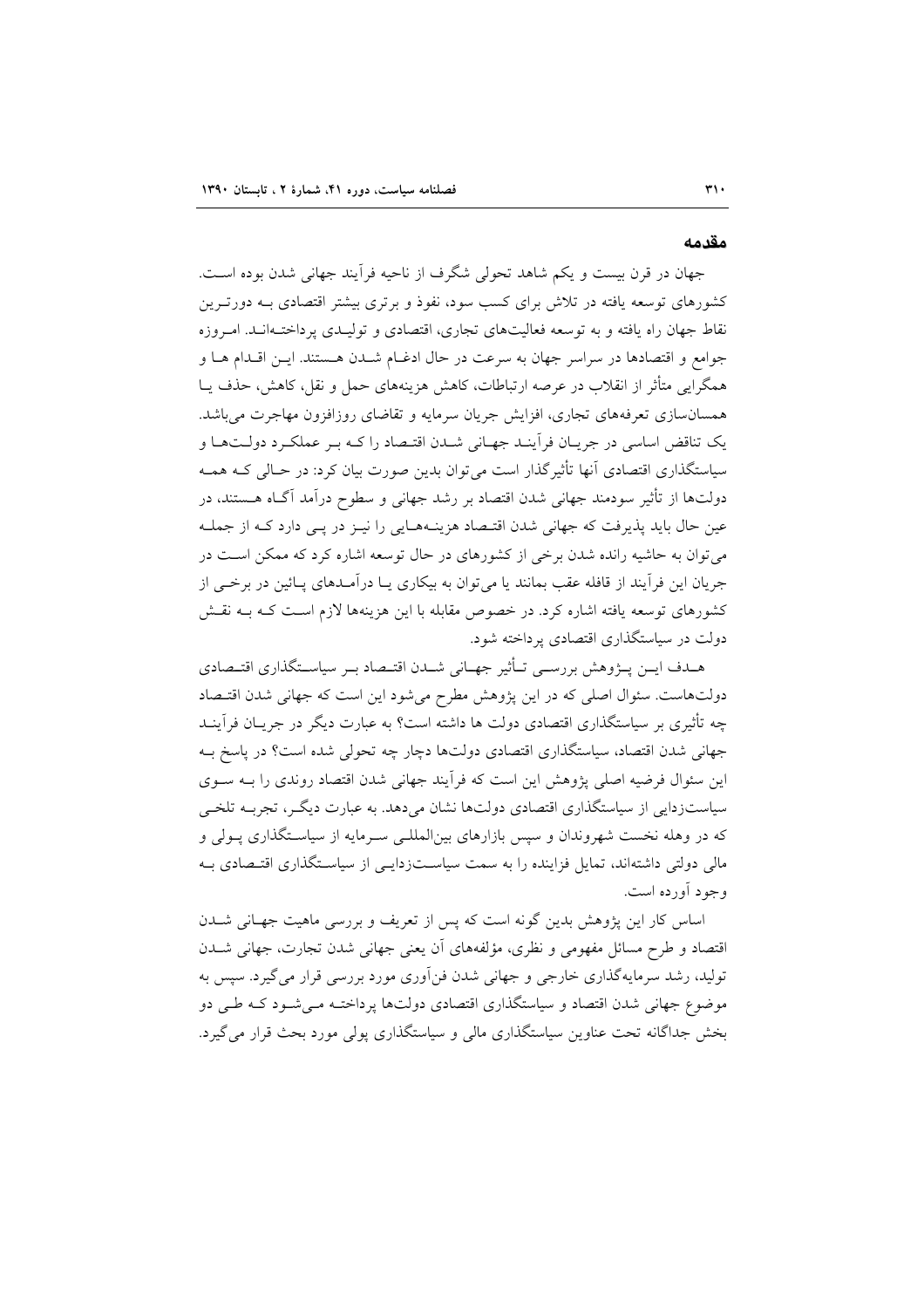یس از این امر سیاستزدایی از سیاستگذاری اقتصادی دولتها در جریان فرآیند جهانی شــدن اقتصاد مورد مطالعه قرار مي گيرد. در پايان به نتيجهگيري پرداخته مي شود.

# ١. جهاني شدن اقتصاد: مسائل مفهومي و نظري

واژه جهانی شدن نخستین بار برای طرح تحولاتی که در عرصه فعالیتهای اقتصادی پدیـد آمده بود، مطرح شد. پس از آن و بر سـیاق مباحـث اقتـصادی در موضـوعات دیگـر همچـون قاچاق مواد مخدر و تروریسم که دامنگیر ملل متعدد بود، به کار رفت؛ یعنی تمامی پدیدههایی که به نظر میررسید بدون ملاحظه مرزهای ملی تعریف شده و عمل می کنند (ساعی ۱۳۸۷:۱۳۸۷). بـه عبارت دیگر، جهانی شدن را می توان افزایش روابط اقتـصادی، سیاسـی، اجتمــاعی و فرهنگــی وراي مرزهاي ملي تعريف كـرد (Kacowicz 2008: 22). يژوهـشگران اقتـصادي، جهـاني شــدن اقتصاد را به طرق مختلف تعریف کرده و هر یک از منظری خاص به این مسأله نگاه کردهانــد. ایمانوئل والرشتاین یکی از کسانی است که تبیین اقتصادی از جهانی شدن را ارائـه کـرده و آن را به معنای جهانی شدن سرمایهداری میداند (بزرگ ۱۳۸۲: ۲). فریــدمن یکــی از برجــستهتــرین طرفداران رهيافت اقتصادى، جهانى شدن اقتصاد را اينگونه تعريف مى كند: «ادغام سر سـختانه بازارها، دولتهای ملی و فناوریها به درجهای که پیش از این هرگز مشاهده نشده و افراد، شرکتها و دولتهای ملی را قادر ساخته است تا دورتر، سریعتر، عمیقتر و ارزانتر از گذشته به اطراف جهان دست پیدا کنند» (Friedman2000: 28). ساتکلیف و گلین با تأکید بـر گـسترش سرمایهداری، جهانی شدن را با به هم پیوستگی بیشتر اقتصادها تعریف میکنند (بهکیش ۱۳۸۱: ۲٤). آنتونی مک گرو خاطر نشان میکند جهانی شـدن اقتـصاد بـه معنـای تحـولی ژرف در اقتـصاد جهانی، ایجاد بازار مشترک جهانی و نابودی دولت-ملت ها به عنوان موجودیتهای اقتصادی است. پیتر ویلکین جهانی شدن را به مثابه فرآینـد دگرگـونی در نظـام جهـانی سـرمایهداری و فرآیندی که مجموعهای از گرایشهای ساختاری و ایدئولوژیک را تشدید میکند، تعریف کرده است (حاجی یوسفی ۱۳۸۱: ۱۰۱). رابرت کاکس ویژگیهای روند جهانی شدن را بین المللـی شـدن توليد، تقسيم كار جديد بين|لمللي، مهاجرت از جنوب به شمال و محيط رقابتي كـه در جريـان جهاني شدن پيدا مي شود، مي داند (Cox 1986: 204).

جهانی شدن اقتصاد بارزترین و مشخص ترین نمونه جهانی شدن به شمار میرود. مهمترین ویژگی جهانی شدن اقتصاد را می توان در حذف موانع ملـی امـور اقتـصادی، فعالیـت گـسترده شرکتهای چندملیتی و گسترش بین|لمللی فعالیتهای تجاری، مالی و تولید دانست؛ بطوریکه بسیاری از کشورها به طور چشمگیر تحت تأثیر این رونـد قـرار گرفتـهانـد. امـروزه جوامـع و اقتصادها در سراسر جهان به سرعت در حال ادغام شدن هستند. این اقدامها و همگرایی متـأثر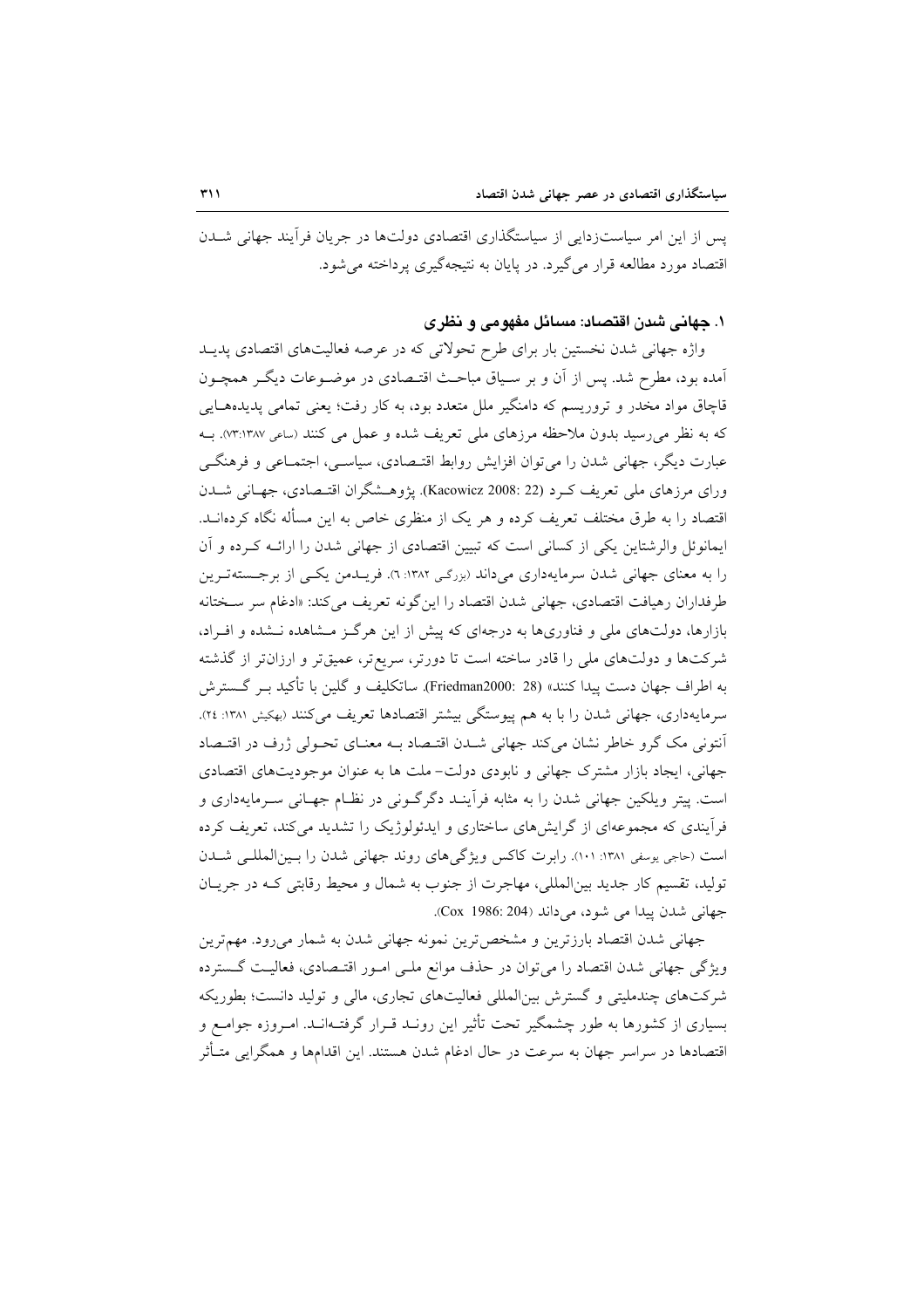از انقلاب در عرصه ارتباطات، کاهش هزینههای حمل و نقل، کاهش، حذف و یا همسانسازی تعرفههای تجاری، افزایش جریان سرمایه و تقاضای روزافزون مهـاجرت اسـت (ساعی ۱۳۸۷: ۷٤-۰۷۳). به عبارت دیگر، جهانی شدن در بعـد اقتـصادی از گـستردگی، سـرعت و عمـق بیـشتری برخوردار است. وجه مسلط و غالب اقتصاد در فرآیند جهانی شدن به گونهای است کـه ابعـاد سیاسی و فرهنگی این فرآیند تحت تأثیر بعد اقتصادی شکل گرفته است. جهانی شدن فرآیندی است که باعث گسترش و تعمیق وابستگیهای متقابل در میان جوامع و دولـتهـا در سرتاسـر جهان مي شود. جهاني شدن اقتصاد دو مشخصه مهم را شامل مي شود: حيطـه و عمـق. از يـک طرف در بردارندهی مجموعهای از فرآیندهاست که در سراسر جهان نمـود پیـدا مـی کنـد و از طرف دیگر، مستلزم سطوح بالای تعامل یا وابـستگی متقابـل میـان دولـتهـا و جوامـع اسـته تشکیل دهنده ی جامعه جهانی هستند («ایران، دیپلماسی اقتصادی و جهانی شدن اقتصاد»، ۱۳۸۲: ۲).

جهاني شدن اقتصاد داراي دو بعد است: بعـد اول، مفهـوم گـسترش جغرافيـايي پيونــدها را شامل می شود، بطوریکه اکثریت جوامع و دولتها را در برگیرد. در بعد دوم، جهانی شدن اقتـصاد به فرآیندی اشاره دارد که به افزایش شدت و فشرده شدن پیوندها و تعاملات کمک میکند Cohn) (369 :2008 لذا ترسيم جهاني شدن اقتصاد به شكل فرأيندهاي متعدد، متكثر و گسترده الـزامأور است. جهاني شدن اقتصاد روي ماهيت بي مـرز بـودن جريــانهــاي اقتــصادي تأكيــد مـي ورزد و بالاخره جهاني شدن اقتصاد بر تبديل شدن جهان بويژه اقتصاد جهاني به يک واحـد همگـرا شـده تأکید میکند. نتیجه وضعیت فوق این است که توان نظـم بخــشیدن بــه اقتــصادهای ملــی از بــین می رود و نظام اقتصادی جهانی جایگزین آن می شود (اخوان زنجانی ۱۳۸۱: ۷۲). آنچه قابل تأمـل اسـت و مخالفین جهانی شدن نیز مطرح میکنند، این است که تحقق کامل فرآیند جهـانی شـدن در هـر صورت در همه ابعاد مادی و معنوی برنده و بازندههایی دارد و البته در همه کشورهای جهان این امکان وجود ندارد که از تمامی محورهای آسیبپذیر کشور و ملت خود محافظت کنند. می توان .<br>نتیجه گرفت که شرکت کشورهای فقیر در فراّیند جهانی شدن تنها در مواردی که اَمـادگی داشـته باشند، به زیانشان نخواهد بود که مفهوم آمادگی به بسیج نهادی و توانمندسازی افراد برمـی گـردد که البته این وظیفه بهعهده دولتهاست. موفقیت دولتهای در حال توسعه نیـز در مـسیر جهـانی شدن منوط به این است که اولاً، دولت به عنوان نهاد آموزش برای پرورش شهروندان و مــسئولین سیاسی تبدیل شود؛ ثانیاً، داخل کشور را با ارزش های کثـرتگـرای جهـانی بـرای ایفـای نقـش شهروندان همسو کند؛ ثالثـاً، مــسئولين و شــهروندان راهکارهــای بــازی موفقيــتآميــز در دنيــای جهان وطني را بدانند (سيف زاده ١٣٨٥: ١١٥- ١١٤).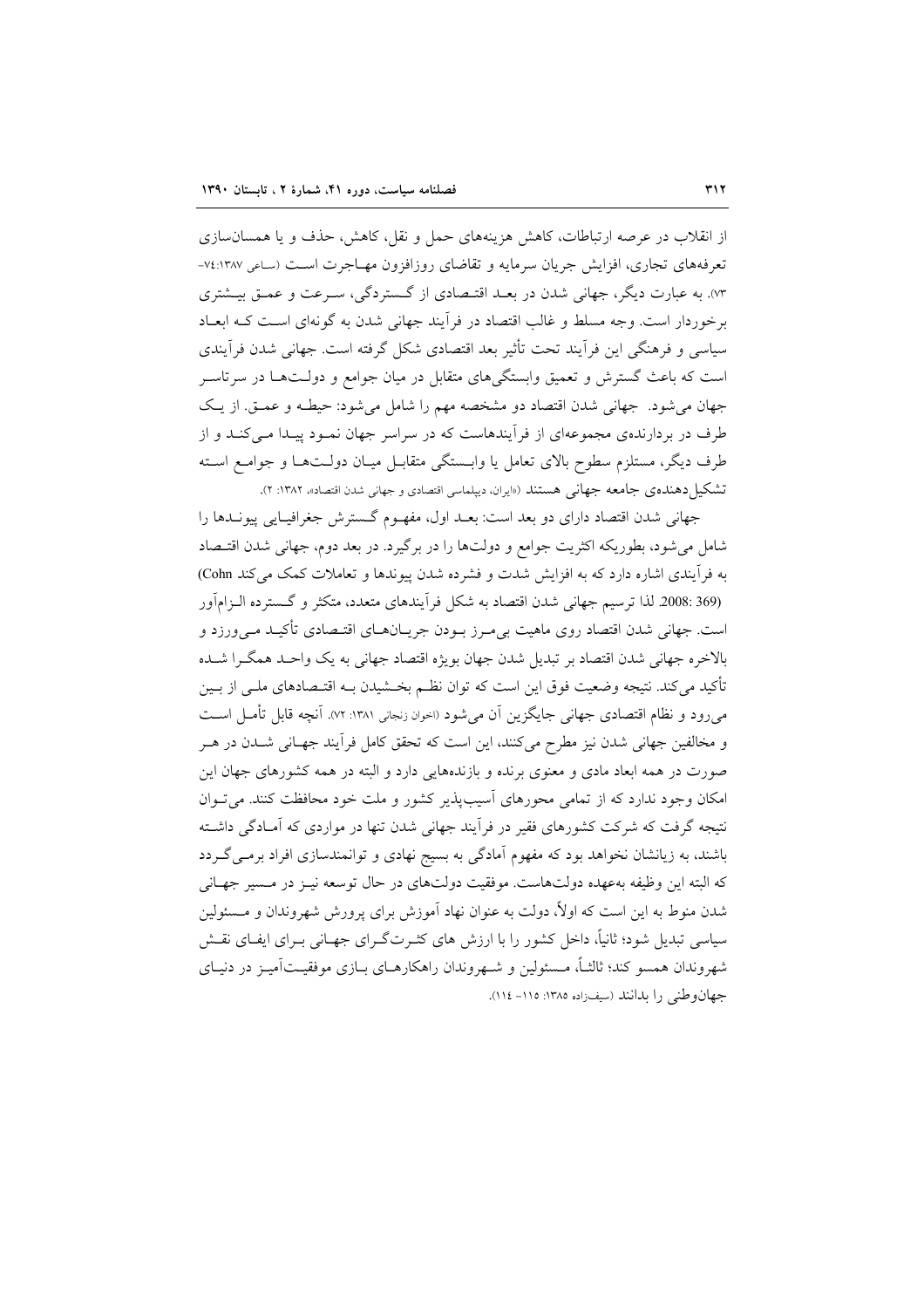#### ٢. مؤلفههای جهانی شدن اقتصاد

در ادبیات جهانی شدن از چهار مؤلفه عمده به عنوان پایههای اساسی یـا تـأثیر فرآینــدهای جهانی شدن اقتصاد یاد میشود. این مؤلفههای اصلی عبارتند از: جهانی شدن تجارت، جهـانی شدن تولید، جهانی شدن فنآوری و رشد سرمایهگذاری خارجی. در بعـد بـینالمللـی افــزایش تجارت، رشد سرمايهگذاريهاي بين|لمللي و ارتباطات بيــشتر باعـث افـزايش تجــانس بيــشتر جهانی، همسان سازی و افزایش هماهنگی های بین المللی است که به صـورت اسـتاندارد شــدن محصولات، روش های تولید و همچنین نزدیک شدن سلایق و اولویتهای مصرفکنندگان بـه یکدیگر نمود می پابد (شیرخانی ۱۳۸۱: ۱۲۵). این تأثیر گذاری را رابرت کوهن و هلــن میلنــر بــدین صورت مطرح کردهاند: آزادسازی تجارت خارجی و سیاستهای سرمایهگذاری، مقرراتزدایی از بازارهای داخلی، تغییر سیاستهای مالی و پـولی و تغییـر نهادهـای اجرایـی Keohane and) Milner 1996). حال این مؤلفهها به تفصیل مورد بررسی قرار می گیرد.

# ۰۱–۲. جهانی شدن تجارت

در فرآیند فعلی جهانی شدن که از جنگ جهانی دوم بـه بعـد آغـاز شـده اسـت گــسترش تجارت خارجی از جایگاهی ویژه برخوردار است. تجارت و سرمایه عمدهترین محـرکهـای همگرایی اقتصادی هستند (Marsh 2008: 5). امضای موافقتنامه عمومی تعرفه و تجارت (گـات) و تبدیل این نهاد به سازمان تجارت جهانی در طول زمان می تواند بیانگر اهمیت این نهادها در برقراری تجارت أزاد و ایجاد وابستگی اقتصادی کشورها به یک<code>Leu</code> و جهـانی شــدن اقتــصاد باشد (بهکیش ۱۳۸۱: ۳۲). سازمان تجارت جهانی با ۱۵۰ کشور عـضو در سـال ۲۰۰۷ نــه تنهـا بـر تجارت کالا بلکه بر تجارت خدمات و حقوق مالکیت فکری و سرمایهگذاری نیز نظارت مـی-کند (Cohn 2008: 212). اکنون بازارهای جهانی در کالاها و بـه شـکلی روزافـزون در خـلـمات کشورها، مناطق، شهرها، سازمانها و افراد را در نقطهای که بسیار فراتبر از تبصور تجبارت بیه عنوان مبادلهي محصولات ملي است، به هم پيوند مي دهد. توسعه كمبي و كيفي تجبارت در سطح جهانی از بنیادیترین، مهمترین و بارزترین مؤلفههـای جهـانی شـدن اقتـصاد بـه شـمار مي آيد. اين مؤلفه كه سابقهاي به قدمت فرآيند جهاني شدن اقتصاد دارد، بار اصلي و اوليه ايــز فراًیند را به دوش میکشد. به عبارت دیگر، تجارت بین|لمللی نخستین نمود و سـمبل جهـانی شدن اقتصاد به شمار میآید که سابقهی آن به اواسط قرن ۱۹ باز میگردد. با این حال در عصر جهانی شدن اقتصاد، تجارت از اشکال سنتی و محدود خود خارج شده است و در قالـبهـای جدید یعنی مدیریت تجارت جهانی از سوی سازمان تجارت جهانی و ظهور منطقهگرایی و در پیوند با پدیدههای دیگر اقتصاد به روند رو به رشد خود ادامه می دهد («اپران، دیپلماسی اقتصادی و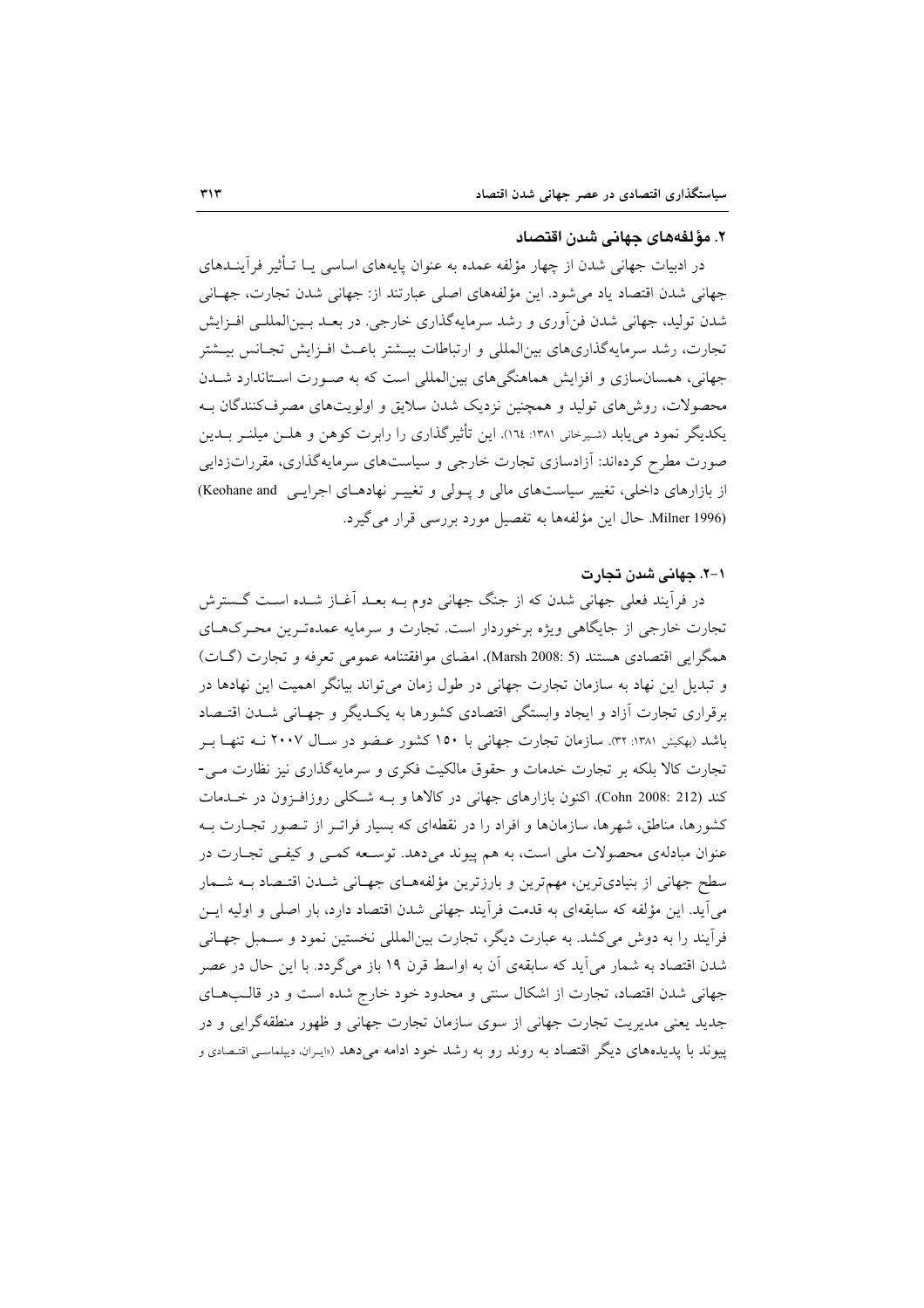جهانی شدن اقتصاد»، ۱۳۸۲: ٥). تغییرات تکنیکی بـیش از کـاهش در تمـام تعرفـههـای سـایر موانـع تجاري، نقش بسيار در باز شدن اقتصاد جهاني ايفا مي كند. در حال حاضر تعرفههـاي كالاهـاي ساخته شده در کشورهای صنعتی کمتر از ٥ درصد و در بین اعضای اتحادیه اروپا صفر درصد است. امروزه اینترنت خود به وسیله مبادله کالا و خـدمات تبـدیل شـده اسـت، عـاملی کـه در اقتصاد جهانی سابقه نداشته است. کالاها در یک سوی جهان سـفارش داده مـی شـود و ظـرف چند ساعت در سوی دیگری از جهان تحویل داده مـی شـود، معاملـهای کـه در دویـست سـال گذشته ماهها به طول می|نجامید. باز بودن اقتصاد جهانی در اواخر قرن بیستم، وابستگی متقابـل کشورها را به شدت افزایش داده است و سبب شده که اهمیـت نـسبی تجـارت بـین|لملــل در اقتصاد جهانی به طور چشمگیر افزایش یابد؛ یعنی از ٥/٥ درصد در سال ١٩٥٠ به ١٧/٢ درصد در سال ۲۰۰۰ برسد. سهم نسبی کالاها و خدمات نیز در تجارت جهانی تغییر پیدا کرده است. در سال ۱۹۸۰ سهم تجارت خـدمات كـشاورزي و كالاهـاي صـنعتي در كـل تجـارت كـالا و خدمات به ترتیب ١٥ درصد، ١٢درصد و ٤٥ درصد بوده است. در حاليكه ايـن نـسبت هـا در سال ۲۰۰٤ برای کشاورزی به ۷ درصد، خـدمات بـه ۲۰ درصـد و مـصنوعات بـه ٥٩ درصـد رسیده است(امید بخش ۱۳۸۵). از سال ۱۹٤۸ تا سـال ۱۹۹۷ تولیـد جهـانی بـا نـرخ متوسـط سالیانه ۳/۷ درصد افزایش یافت، در حالیکه در این فاصله زمـانی تجـارت جهـانی نــرخ رشــد سالیانهای معادل ٦ درصد داشت. در سال ٢٠٠٤ تولید جهانی ٤ درصد و تجارت جهانی ٩ درصد افزايش يافت (Cohn 2008: 195). صادرات جهاني به عنوان نسبتي از توليـد جهـاني در سال ۱۹۹۸ به نسبت سال ۱۹۵۰ سه برابر شد. سازمان تجارت جهانی این نسبت را در مقایـسه با ۱۲/۵ درصد در سال ۱۹۷۰ و ۱۷ درصد در سال ۱۹۹۰، ۲۹ درصد در سال ۲۰۰۱ و ۲۷ درصد در سال ۲۰۰۵ تخمین میزند. تجارت جهانی کالا متجاوز از ۱۰ تریلیـون دلار در سـال ۲۰۰۵ بود، چیزی در حدود ۲۵ برابر ارزش تجارت جهانی در سال ۱۹۶۳ و تجـارت خـدمات در مقایسه با ۳٦٥ میلیارد دلار در سال ۱۹۸۰ به ۲/٤١٥ تریلیون دلار در سال ۲۰۰۵ رسـید ک این رقم افزایشی در حدود ۷ برابر را نشان می دهد (Held and Mcgrew 2007: 74).

### ۲–۲. جهانی شدن تولید

یکی از ابزارهای دیگر که در طول دو دههی گذشته موجب ادغـام اقتـصادی کـشورهای جهان شده است، جهانی شدن تولید است. در واقع پس از آنکه جریان سـرمایه میـان کــشورها شدت پیدا کرد، این امکان فراهم شد که عرضهی تولیدات در کشورهای مختلف بر پایه مزیت رقابتی انجام گیرد. در جهان امروز تولید کالاها و حتی اجزای یک کالا در سطح بین المللی بـر پایهی مزیت رقابتی شکل میگیرد و بنابراین اجزای مختلف یک کالا در کشورهای مختلف که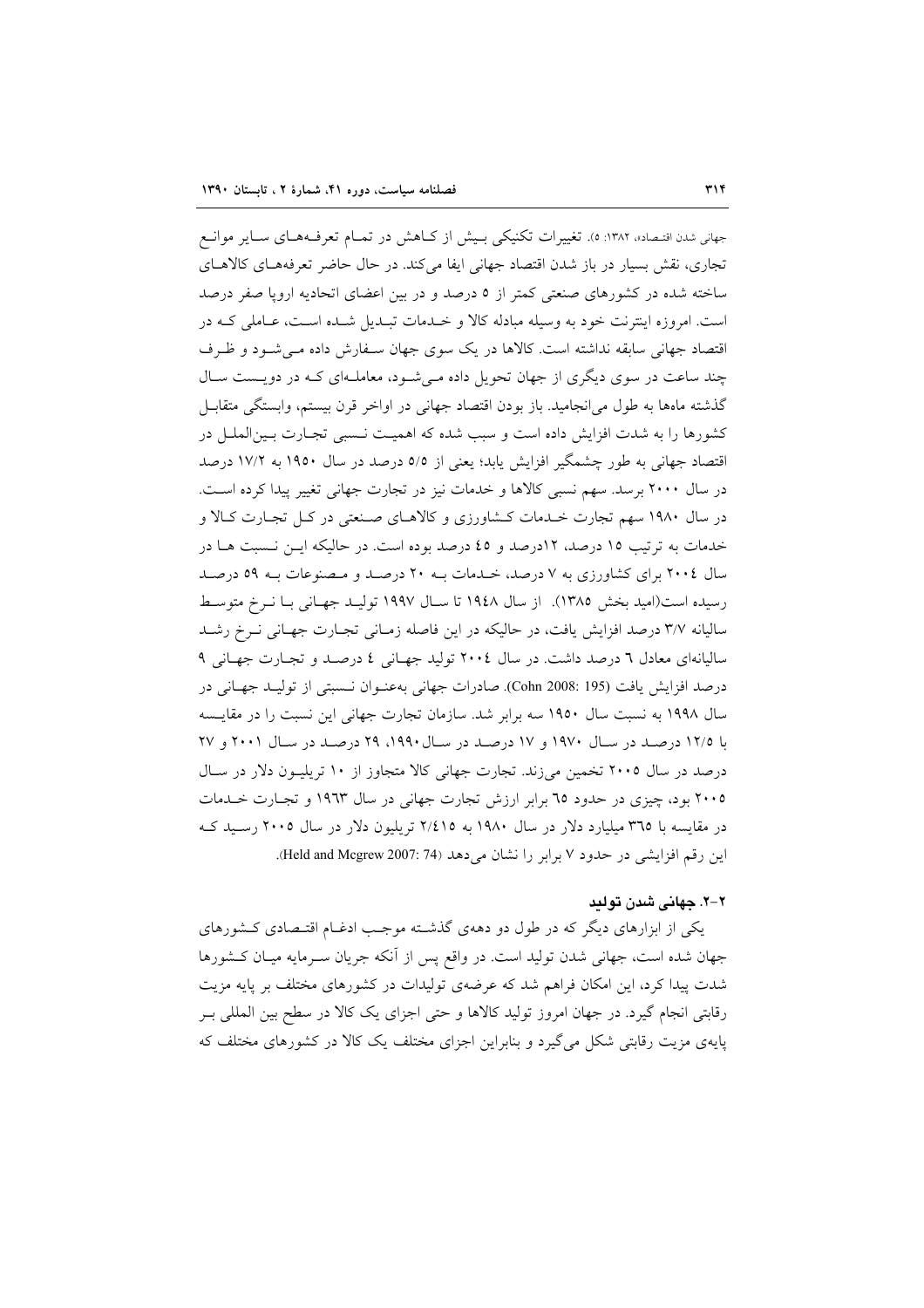شرایط بهتر برای تولید آن کالا دارند، تولید میشوند و در نهایت در کشور مادر و یا در کشور ثالث مونتاژ می شوند؛ یعنی از طریق ایجاد کارخانهی جهانی، ادغام تولیـد میـسر مـی شـود. در جهانی شدن تولید نقش شرکتهای چندملیتی کلیدی است. این شرکتها با هدف دستیابی بـه منابع مورد نیاز و عوامل ارزان قیمت تولید از جملــه نیــروی کــار یــا ســرمایه و بــه منظــور بــه حداکثر رساندن سود و برخوردار شدن از مزیت رقابتی بـه سـوی بازارهـای خـارجی حرکـت کرده و در سایر کشورها سرمایهگذاری می کنند (بهکیش،۱۳۸۱: ۳۵).

در عصر اینترنت، سرمایه اعم از تولیدی و مالی از محـدودیتهـای ملـی و قلمرویـی آزاد شده است؛ در حالی که جهانی شدن بازارها به حدی بوده است که اقتصاد داخلبی مجبور بـه تطابق دایمی خود با شرایط رقابتی جهانی است (هلد و مک گرو ۱۳۸۲: ۷۸). سازماندهی تولیـد سرمایهداری حتی بخشهایی وسیع از ظرفیت تولید کارخانهای خود را به بخشهایی از جهـان سوم به ویژه کشورهای پویاتر تازه صنعتی شـده بـرد. تـلاش هـای نهادهـای چندجانبـه ماننـد صندوق بین|لمللی پول، بانک جهانی و سـازمان همکـاری و توسـعه اقتـصادی و پیــشرفت در حمل و نقل و ارتباطات که هزینههای سازمانی و ملی و فنی ناشی از انتقال شرکتها را در حد چشمگیر کاهش دادهاند، نقشی چشمگیر در جهانی شدن تولید داشته است (آکسفورد ۱۳۷۸: ۱٤۳). شرکتهای چندملیتی در بسیاری از موارد کارگزاران جهانی شدن هستند. این شرکتها کالا و خدمات را ورای مرزهای ملی تولید و توزیع میکنند و فعالیت آنها در مقیاس جهـانی بـوده و ايـدههـا، سـلايق و فـن آوري را در سرتاسـر جهـان گـسترش مـيدهنـد (Cohn 2008: 280). شرکتهای چندملیتی در نظم جدید سرمایهداری نقش محوری دارند. تـا اوایـل دهـهی ۱۹۹۰ حدود ۳۷ هزار شرکت فراملیتی وجود داشت که بر بیش از ۲۰۰ هزار شرکت وابسته خبارجی در کشورهای مختلف جهان کنترل داشته و معادل بـیش از ٤/٨ تریلیـون دلار کـالا بـه فـروش میرساندند. جمع فروش ۳۵۰ شرکت غول پیکر جهان با قریب یک سوم جمع تولید ناخـالص ملی پیشرفتهترین کشورهای سرمایهداری دنیا برابری می کرد (کیلی و مارفلیت ۱۳۸۰: ۲۹). در سال ۲۰۰۰ نیز، شصت هزار شرکت چندملیتی در سرتاسر جهان وجود داشت که ۸۲۰ هزار شـرکت تابعه خارجی داشتند و ۱۵/۹ تریلیون دلار کالا و خدمات را در سراسر کره زمین مبی فروختنــد و تعداد افراد شاغل در آنها دو برابر سال ۱۹۹۰ بود. اکنون براساس برخی بر آوردها، حداقل ۲۵ درصد تولید جهانی و ۷۰ درصد تجارت جهانی را در اختیار دارند، در حالی که میـزان فـروش آنها تقریباً معادل ٥٠ درصد تولید ناخالص جهانی است (هدد و مک گـرو ١٣٨٢: ٧٩-٧٨). در ســال ۲۰۰٤ ارزش سرمایهگذاری مستقیم خارجی ۹ تریلیـون دلار بـود کـه بوسـیله ۷۰۰۰۰ شـرکت چندمليتي و ٦٩٠٠٠٠ شركت وابسته آنها تأمين مي شد (Cohn 2008: 280). بنا به گفتهي برخي از مفسران این نهادها در حال حاضر چنان قدرتی در اقتصاد جهانی بـه هــم زدهانــد کـه دیگــر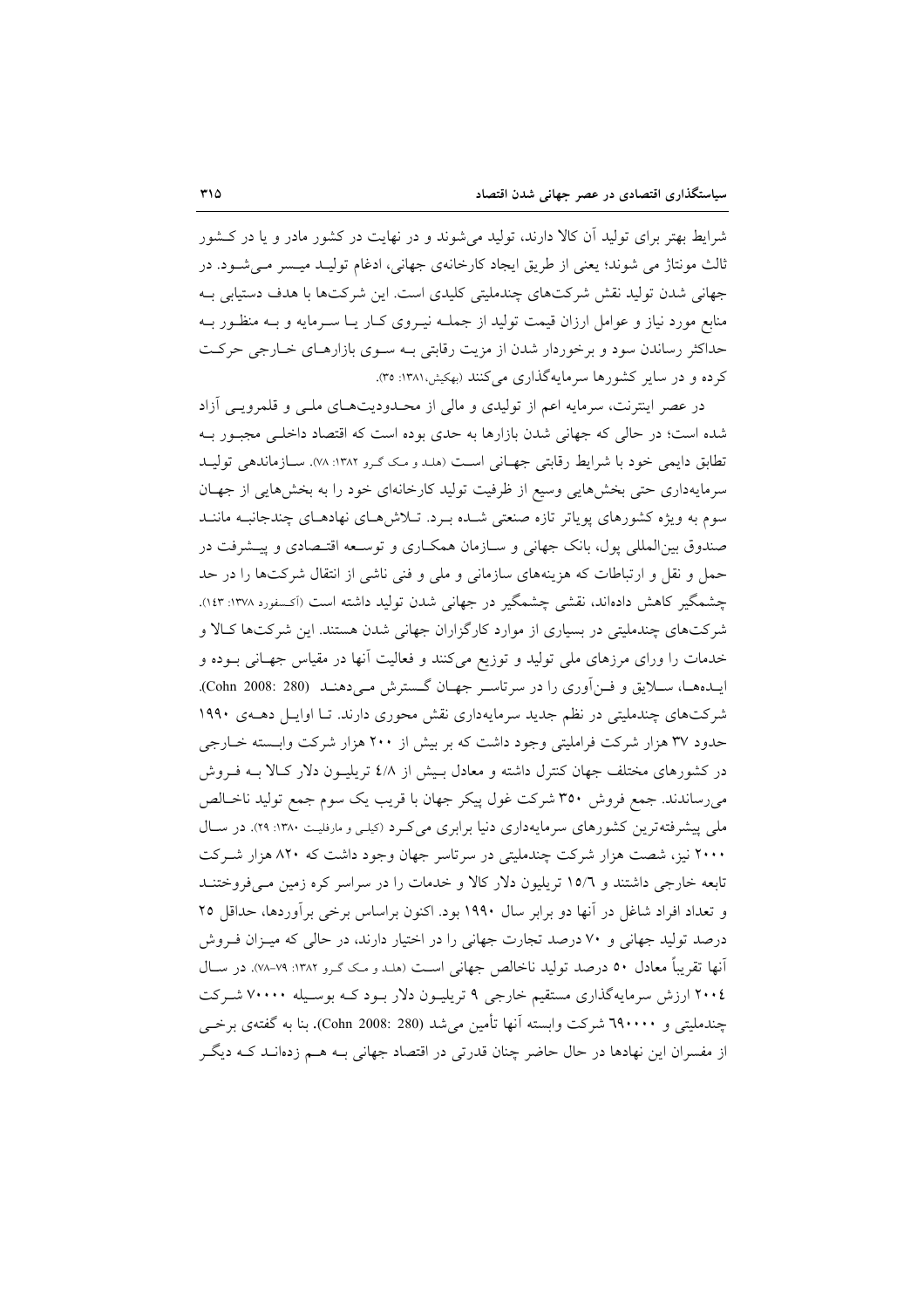نمی توان از اقتصادهای ملی سخن گفت، بلکه باید توجه داشت که این نهادهــا بــه چــه نحــوی حاکمیت دولت ها را تضعیف کرده و هرچه که می خواهند با فراغ بال سرمایهگذاری می کنند.

### ۳-۲. رشد سرمایهگذاری خارجی

جریان سیال و پرتحرک سرمایهگذاریهای مستقیم خارجی امروزه جدیدترین نمـود جهـانی شدن اقتصاد است. در پرتو فرأيند جهاني شدن سرمايهها با هدف كسب سود بيشتر به آساني و با حجمی عظیم در سراسر جهان در حرکت میباشند و این جریان سـیال زمینـهسـاز تحـولات اقتصادی مهم در سراسر جهان و در نهایت پویایی و حیات سـرمایهداری جهـانی اسـت («بران، دیپلماسی اقتصادی و جهانی شدن اقتصاد»، ۱۳۸۲). بازارهای سرمایه از ۵۳ تریلیون دلار در سال ۱۹۹۳ بـه ۱۱۸ تریلیون دلار در سال ۲۰۰۳ افزایش یافتهاند. این آمار رشدی در حدود ۱۲۳ درصد و نرخ رشد متوسط سالیانه ١٢ درصد را نشان می دهد (Marsh 2008:5). طی دو دهـه گذشته اشكال مختلف جريـانهـاي سـرمايه از رشـد بـالايي برخـوردار بـوده اسـت. از جملـه مـيتـوان بـه سرمايه گذاري مستقيم خارجي (FDI)، سرمايه گذاري خــارجي در اوراق بهــادار (FPI)، وامهــاي بانکی، اوراق قرضه و اوراق مشتقه شامل معاملات جایگزینی ارزها و اختیار خرید سهام اشاره کرد. سیال شدن سرمایه و رشد سرمایهگذاری مستقیم خارجی باعث شکوفا شدن مزیتهـا در اقصی نقاط دنیا شده و با افزایش وابستگی اقتصادی کـشورها، فرآینـد جهـانی شـدن سـرعت گر فته است (بهکیش ۱۳۸۱: ۳۳).

افزایش اشتغال و کاهش بیکاریهای مزمن، بالا رفتن سطح دانش فنی و تکنولوژی جامعه، افزایش درآمد مردم از طریق انجام فعالیتهای تولیـدی و خـدماتی، توسـعه کـارآفرینی و بـالا رفتن رقابت در بازار (اعم از داخلی و خارجی)، گسترش دادوستد بومیان با بیگانگــان و تــأمین جایگاهی مناسبتر در زنجیره تولید ارزش در سطح جهـان پیامـدهای طبیعـی یـک مـدیریت کارآمد برای سرمایهگذاری خارجی است. این پیامدها همراه با یک رشته پیامـدهای اجتمـاعی دیگر پیامدهای مثبت برای جامعه دارند. شاید هم به دلیل همین پیامدهای اقتصادی، اجتمـاعی و سیاسی گستردهای باشد که رتبهبندی کشورها را از لحاظ جــذب ســرمایه خــارجی بایــد بــه عنوان یکی از شاخص های پر معنی تلقی کرد. بطور کلی سیرمایهگیذاری مستقیم خیارجی را میتوان یک پروژه چندمنظوره تعبیر کرد که در ارتقای ظرفیت تولیـد، اشــتغال(ایــی، ارزآوری، مهارتهای مدیریتی و نهایتاً گسترش صادرات صنعتی و ادغام کشور میزبان در اقتصاد جهـانی مؤثر واقع مبي شـود (کـازروني ١٣٨٢: ٧٢-٧١). در سـال ٢٠٠٢، ٩٦ شـرکت از ١٠٠ شـرکت بـزرگ غیرسرمایهای جهان در کشورهای توسعهیافته قرار داشتند. گرچه سهم سـرمایهگـذاری مـستقیم خبارجي كشورهاي در حبال توسيعه افيزايش يافتيه، اميا در حبال حاضير تنهيا ١٠ درصيد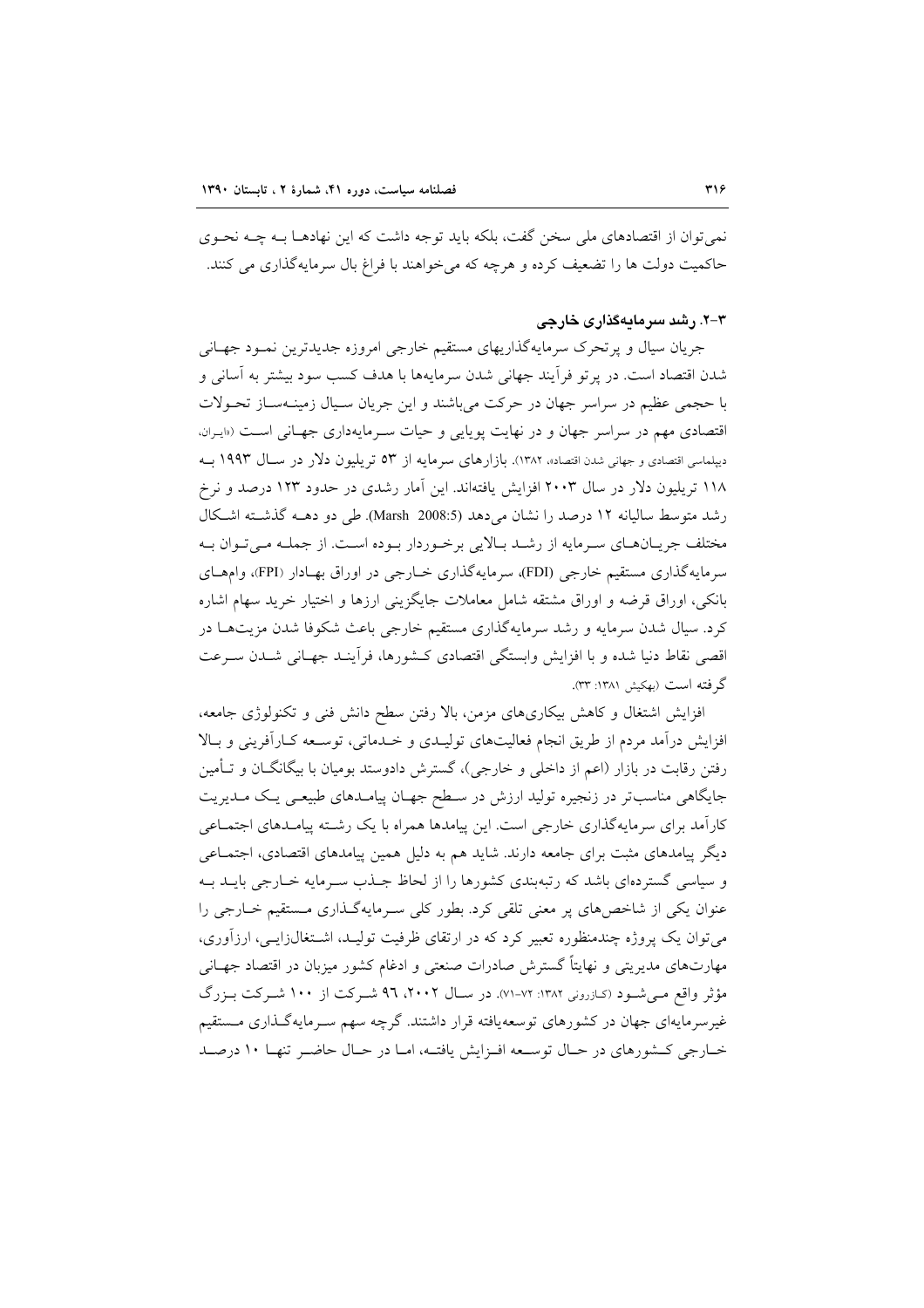سرمايهگذاري جهاني است (Dicken 2007: 293). در سـال ٢٠٠٤ كـشورهاي توسـعهيافتــه ٨٨/٥ درصد سرمایهگذاری خارجی را بر عهده داشته و ۷۲/۷ درصد سرمایهگذاری مستقیم خــارجی را جذب كردند (Cohn 2008: 370). در خصوص تأثير سرمايه گذاري مستقيم خارجي بر اقتصاد کشورهای در حال توسعه ذکر این مطلب ضروری به نظر می رسد که هرچند این امـر موجـب افزایش سرمایهگذاری و رشد تولید ناخالص داخلی در این کشورها می شود، اما ممکــن اسـت باعث وابستگي وارداتي و متعاقباً قرض براي اين كشورها نيز شود :Mooney and Evans 2007). (94 به هر حال سرمایهگذاری مستقیم خارجی مزایا و هزینههای مختلفی را در بردارد و بایـد چارچوب سیاستگذاری برای مدیریت سـرمایهگـذاری مـستقیم خـارجی متناسـب بـا نیــاز بــه بیشینهسازی منافع و کاهش هزینهها و مخاطرات تدوین و تنظیم شود (خور ۱۳۸۳: ۹۷).

# ۴–۲. جهاني شدن فنآوري

جهانی شدن فرأیندهای اقتصادی با پیشرفتهای عمده در فن|وری به خـصوص گـسترش فن آوریهای به اصطلاح نرم در حوزههای ارتباطات و اطلاعات تشدید شـده اسـت. افـزایش شدید قدرت رایانهها، نرمافزارهای رایانهای و تحولات در فن آوری ارتباطی به انحاء مختلف، به فشرده شدن جهان کمک کردهاند. جریانهای پول، کالا و اشخاص به واسطهی پیشرفتهای فن[ورانه متعدد شتاب بیشتر پیدا کردهاند. در واقع انقلاب ارتباطات و اطلاعـات کـه محـصول توسعه ی پویایی تکنولوژی است، روند ادغامها و تملکهای فرامرزی را آسان ساخته و موانـع و محدودیتهای فیزیکی و جغرافیایی را از بین برده و یا خنثی ساخته است. در حـال حاضـر با دیجیتالی شدن بازارهای مالی و سرمایهای، بسیاری از خدمات مورد نیاز در اسرع وقت و بـا كمترين هزينه قابل انتقال مىباشند («ايران، ديبلماسى اقتصادى و جهانى شدن اقتصاد»، ١٣٨٢: ٤). پيشرفتهـا در زمینه فن[وری اطلاعات و ارتباطات همراه با مقرراتزدایی از بازارهـای جهـانی، گــسترش شبکههای جهانی سرمایه، تولید و تجارت را تسهیل کرده است (Cherry 2007: 3).

علاوه بر پیشرفتهای اطلاعاتی، جهانگرایی تکنولوژیک نیز نقشی بـسزا در رونـد جهـانی شدن اقتصاد ایفا کرده است که دارای ابعاد سه گانه است: بهـروبـرداری جهـانی از تکنولــوژی، همکاري در زمينه تکنولوژي، توليد جهاني تکنولـوژي (پهڪيش ١٣٨١: ٣٧-٣٦). افـزايش همکـاري جهانی برای دستیابی بـه تکنولـوژیهـای پیــشرفته و گــستردگی جهـانی تولیـد تکنولـوژی از پدیدههای جدید تکنولوژی در عصر جهانی شدن اقتصاد است. همکاری شـرکتهـای بـزرگ تجاري جهت دستيابي به تكنولـوژي و رشـد كيفـي محـصولات خــويش فرأينـد توليـد و بــه کارگیری تکنولوژی به بسیاری از کشورهای در حال توسعه باعث شده است که ایــن وضـعیت جهانگرایی تکنولوژی را بهعنوان یکی از شاخص های مهم جهانی شدن مطرح سازد. جهـانی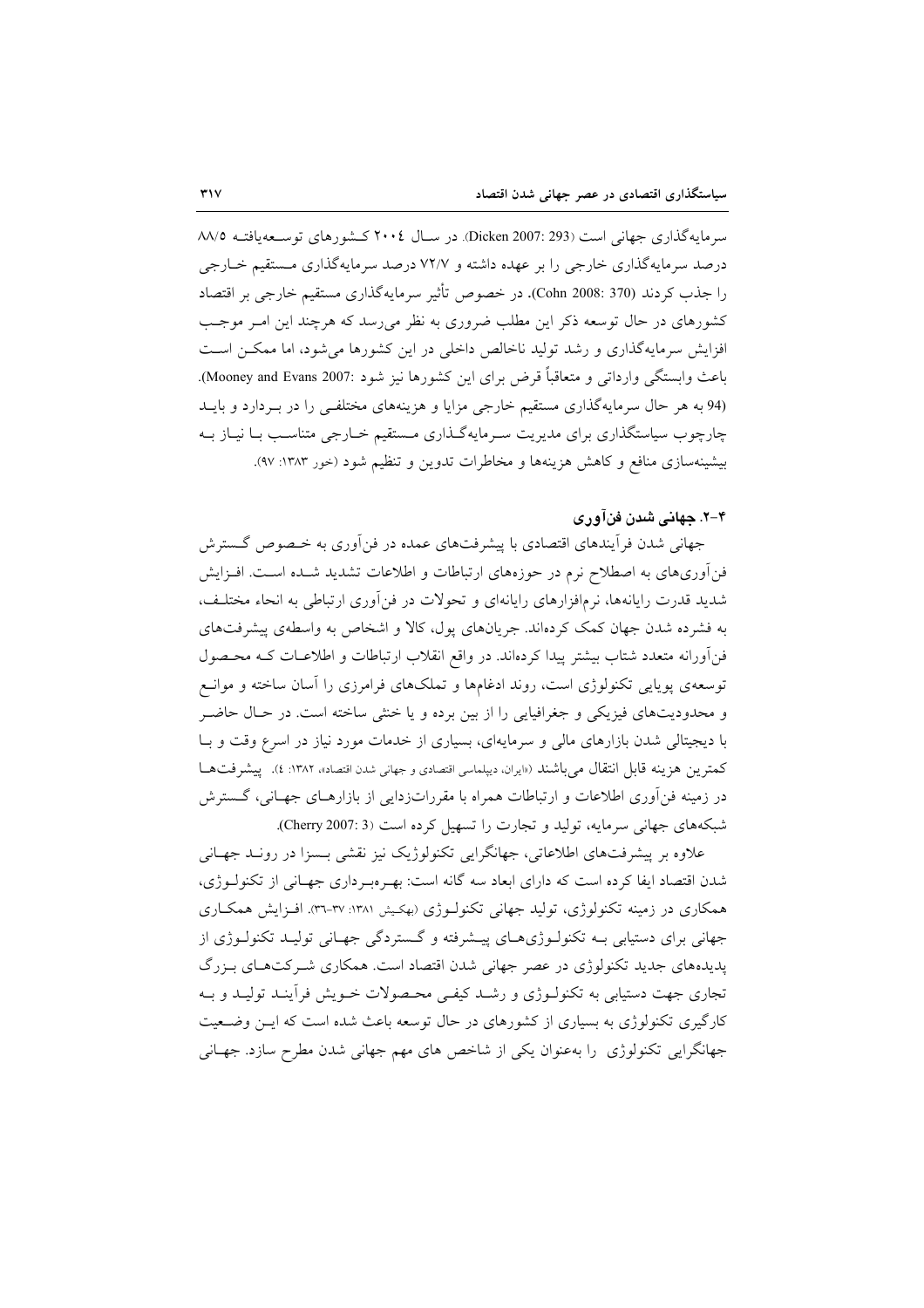شدن فن[وری و گسترش آن در حوزههای اقتصادی موجب تحول در نخستین عرصه فعالیت اقتصادی انسانی یعنی بازار شده است و بازارهای ملی هرچه بیـشتر بـه بازارهـای بـین|لمللـی می پیوندند. آنها در واقع زیرمجموعههایی از بازارهای بزرگ فراملی هستند. بازارهـای فراملـی افزون بر اینکه از ویژگی چند منظوره بودن و تنوع برخوردارند، بــه واقــع جهـانی و فراگیرنــد. بازارهای فراملی نه تنها محل مبادلهی مقادیر بی شمار کالا و خدمات هستند، بلکـه سـرمایه و حتی کالا نیز در آن به گردش درمی آید. به عنوان مثال سرمایهگذاری در پروژههای مالی مربوط به بازارهای داخلی، اگر بازدهی لازم را نداشته باشد به سمت هر پروژه خـارجی دیگـر کـه از بازدهی سرمایهی بیشتر برخوردار باشد سوق پیدا می کند. اکنون الکتریسیته بــا ســرعت هرچــه بیشتر خود روزانه تریلیونها دلار پول را در سراسر دنیا به گردش درمیآورد و این باعث شـده است بازارهای مالی و پولی نیز گسترش جهانی پیدا کنند. امروزه دیگر کالاهای تولیـدی مـورد مبادله در بازارهای جهانی تنها محصول کشوری واحـد نیـستند، بلکـه شـبکهای بـین|لمللـی از تولیدکنندگان و عرضهکنندگان هستند که این کالا را تولید و به بازارهای جهانی عرضه میکنند (مدیسون ۱۳۸۰: ۱۷۳- ۱۷۲). انقلاب در تکنولوژی اطلاعات و ارتباطات که باعث کاهش هزینههـای ارتباطات راه دور و حمل و نقل و افزایش سودآوری اقتصاد بینالملـل شـده اسـت بـه عنـوان مهم ترین نیروی پیش برنده به سوی یکپارچه شدن جهان عنوان می شود (شیرخانی ۱۳۸۱: ۱۰۵۶). در دهه اخیر، روند تجارت جهانی، حرکتی سریع بـه سـمت بهـرهگیـری از فـنآوریهـای نـوین رایانهای و ارتباطات راه دور برای تسریع و افزایش کارایی تجاری داشته است. به گونهای ک امروزه رقمی قابل توجه از تجارت جهانی از طریق تجارت الکترونیک انجام میگیرد. با توجـه به پدیده جهانی شدن و لزوم تعامل کشورها با سازمانهای بینالمللی، حرکت به سـمت ایجـاد سیستمهای مبتنی بر تجارت الکترونیک اجتنابناپذیر است.

# ۳. جهانی شدن اقتصاد و سیاستگذاری اقتصادی دولتها

یک تناقض اساسی در جریان فراّیند جهانی شدن اقتصاد را کـه بـر عملکـرد دولـت هـا و سیاستگذاری اقتصادی آنها تأثیرگذار است می توان بدین صـورت بیـان کـرد: در حالیکـه همـه دولتها از تأثیر سودمند جهانی شدن اقتصاد بر رشد جهانی و سطوح درآمد آگIه هــستند، در عین حال باید پذیرفت که جهانی شدن اقتصاد هزینههایی را نیز در بردارد که از جمله میتوان به حاشیه رانده شدن برخی از کشورهای در حال توسعه اشاره کرد که ممکن است در جریـان این فرآیند از قافله عقب بمانند یا می توان به بیکاری یا درآمدهای پائین در برخی از کشورهای توسعه یافته اشاره کرد؛ خصوصاً افرادی که به دلیل سطح پائین مهارت و قابلیتهای آموزشـی، خودشان را در موضع ضعف می پابند. در خصوص نحوه مقابله با این هزینههـا لازم اسـت بـه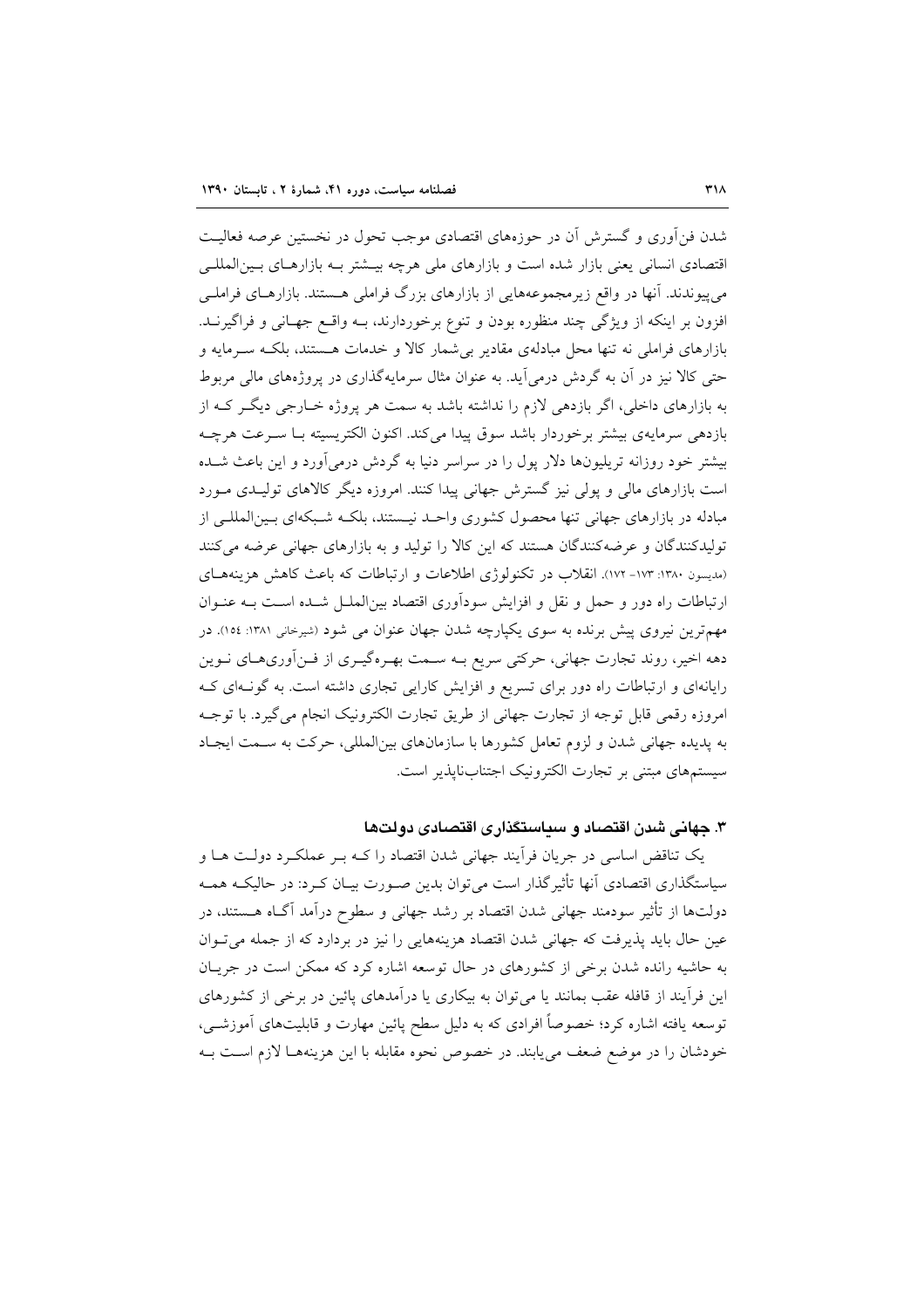نقش دولت در فرأیند سیاستگذاری اقتصادی پرداخته شود که طبی دو بخـش جداگانــه تحــت عناوین سیاستگذاری مالی و سیاستگذاری یولی مورد بررسی قرار می گیرد.

#### ۰۱–۳. سیاستگذار ی مالی

سیاستهای مالی به تصمیمات در باره هزینههای دولتـی، مالیـاتهـا و اسـتقراض بوسـیله دولت اشاره دارد (لارسون و اسکیدمور ۱۳۸۳: ۲۹). دولتها از طریق سیستم مالیاتگیری و هزینههای دولتی می توانند از درآمد اضافی که بوسیله فرآیند جهانی شدن به دست می آورند، بهره بگیرنــد تا به گروههایی که در جریان فرآیند جهانی شدن اقتصاد متحمل ضرر می شوند، کمک کنند. بـا وجود این، جهانی شدن اقتصاد محدودیتهایی را برای سیاستگذاری اقتصادی دولتها ایجاد می کند که جبران خسارات وارده به گـروههـای خـاص را دشـوارتر مـی سـازد. اگـر کـشوری مالیاتها را برای کارگران ماهر و درآمد بر سرمایه افزایش دهد تا بدین وسیله خـسارات وارده بر کارگران غیرماهر یا کسانی را که مشاغل خود را از دست می دهنـد یـا ناچارنـد مـشاغلی بـا درآمد یائین را بیذیرند، جبران کند؛ در مقابل شرکتها و کسانی که درآمدشان ناشی از سـرمایه میباشد ممکن است به کشور دیگر نقـل مکـان کننـد کــه در آن کــشور ســطح ماليــات پــايين مى باشد. لذا اين مسأله اتخاذ چنـين سياسـتى را دشـوارتر مـىسـازد (Economist, January 29  $(2000)$ 

افزایش کنترل دولت در حـوزهی اقتـصادی و حداکثرسـازی مقـررات عمومـاً بـا تحـرک گروههای اقتصادی مغایرت دارد (مصلی:ژاد ۱۳۸۷: ۲۹۸). با جهانی شــدن اقتــصاد و تحـرک پــذیر تر شدن سرمایه، شرکتها و همچنین کبارگران مـاهر، اجـرای سیاسـتهـای بـازتوزیعی بوسـیله دولتها به طور فزاینده دشوارتر خواهد شد. به نظر می رسد برندگان در جریان جهـانی شــدن طبق تعریف کسانی باشند که مهارت و تحرک پذیری بیشتر داشته و در محیطی رقابتی مشغول به کار هستند. از این رو آنها برای اجتناب از هزینههای گزاف و رقابتی ماندن ممکـن اسـت بـه کشور دیگر نقل مکان کنند که مالیاتها و محدودیتها در آن کشور کمتـر اسـت. بـه عبــارت دیگر، تحرک پذیری عاملی تعیین کننده در کارآمدی و رقابت پذیری شرکتها و افراد مـاهر پــا متمول است که مرهون جهانی شدن اقتصاد است، بطوری که آنها قادر هستند تولیـد خودشـان را به جایی انتقال دهند که هزینهها پائین است؛ جایی سرمایهگذاری کنند که بیـشترین سـود را داشته باشد و کارگران نیز جایی کار کنند که درآمدهایشان پس از کسر مالیات بـالاترین میـزان باشد. با وجود این، اکثر رأی دهنـدگان طرفـدار افـزایش مالیـاتهـا هـستند تـا بـدین ترتیـب بازندگان فرآیند جهانی شدن از آن منتفع شـوند. در مقابـل، بـازار یـا بـهعبـارتی شـرکتهـا و بنگاههای سرمایهای می توانند از طریق انتقال به دیگر کشورها از این امر طفره روند. با توجه به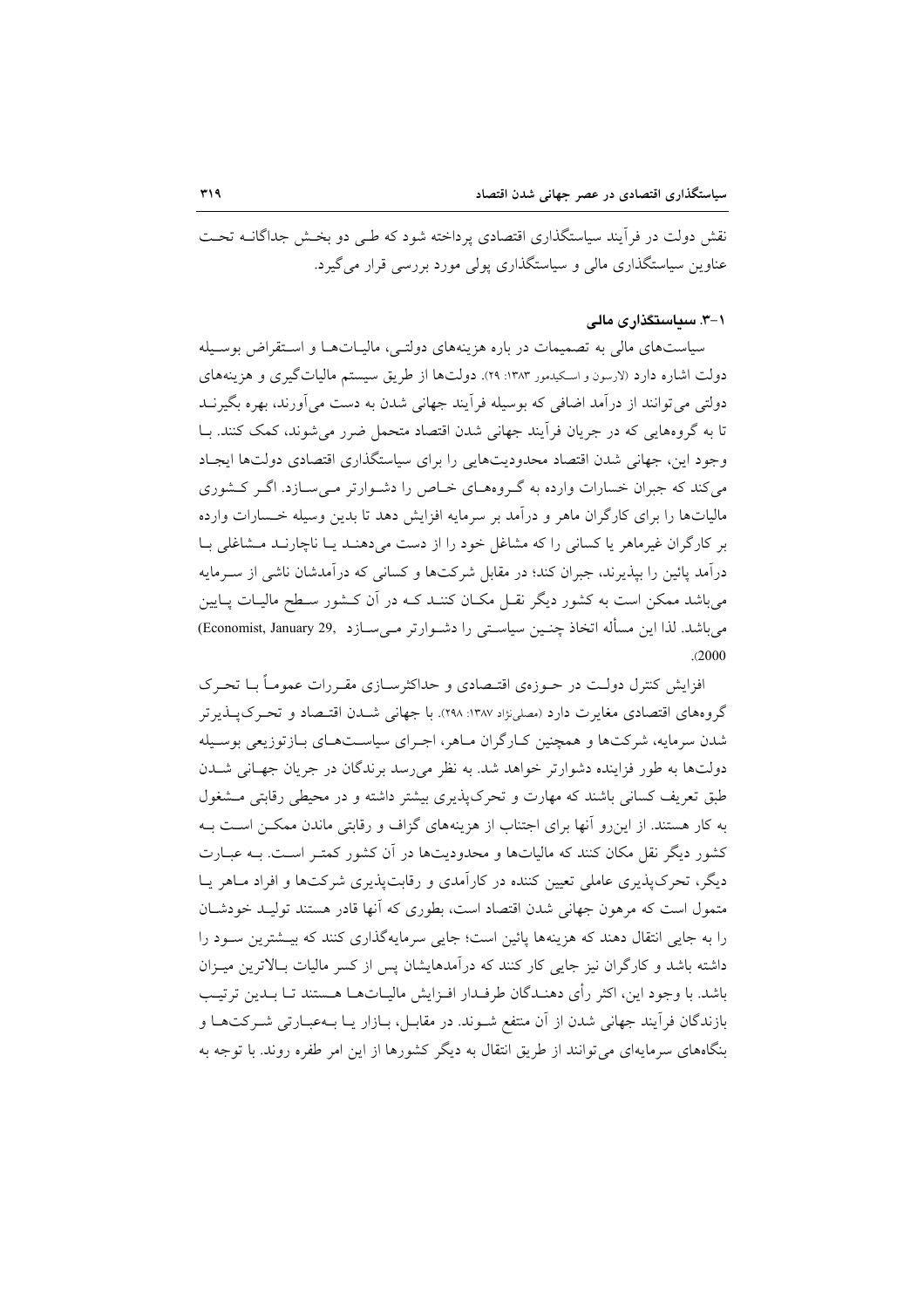اینکه توانایی دولت ها برای هزینه در خصوص سرمایهگذاری، مصرف و انتقال پرداختها ب توانایی آنها در وضع مالیات بستگی دارد، تحرک پذیری عوامل تولیـد کـه منبـع اصـلی درآمـد دولت است، قدرت هزینهی دولتها را با محدودیت مواجه میسازد. ولی این امر تاکنون اتفاق نيفتاده است. مخارج دولت هنوز به عنوان نسبتي از توليد ناخالص داخلي (GDP) اكثريت غالب کشورها، در حال افزایش بوده است. در کشورهای عضو سازمان همکاری اقتـصادی و توسـعه (OECD) مخارج دولت بطور پیوسته از ١٠ درصد در سال ١٩١٣ افزایش یافته و در پایان مـوج نخست از جهانی شدن اقتصاد به ٤٨ درصد در سال ١٩٩٧ رسیده است. این افـزایش در طـول دوره دو جنگ جهانی و بین سال های ۱۹۸۰– ۱۹۲۰ زیاد بوده است. پـس از ایــن دوره زمــانی رشد در مخارج دولت رو به كاهش بوده است (Economist, January 29, 2000).

چطور امکانپذیر است که مخارج دولت افزایش پابد در حالیکه فرآیند همگرایی و جهـانی شدن در حال مستحکم تر شدن و تثبیت شدن باشد؟ در پاسخ اینگونه فرض می شود که اگرچه جهانی شدن به سرعت گسترش می یابد، اما هنوز تا کامل شدن این فرایند زمـان زیـادی بـاقی مانده است. لذا مالیات دهندگان آنگونه که در نگاه اول به نظر مـیرسـد تحـرکپـذیر نیـستند. سرمایه پولی به اسانی از کشوری به کشور دیگر انتقال می،یابـد امـا زمانیکـه بـصورت سـرمایه فیزیکی سرمایهگذاری شود؛ نظیر ساختمانها، کارخانهها و ماشین آلات در این صـورت انتقـال أنها خیلی دشوار خواهد بود. شرکتهای چند ملیتی به آسانی نمی توانند کشوریرا که در آنجا مستقر هستند، ترک کنند، خصوصاً اگر کارخانههای تولیدی خود را آنجـا ایجـاد کـرده باشـند. بیش از اینکه این مورد اتفاق بیفتد، دولتها همیـشه مایـل بـودهانــد بــه شــرکتهای چنــدملیتی امتیازاتی را در زمینههای مالیات، کارگر و انتقالهای مستقیم ارائه کنند. عامل کـارگر بــه خــاطر ریشههای نژادی، فرهنگی و زبانی کم تحرکترین عامل تولید محسوب مـیشـود و لـذا وضـع مالیات بر آن سادهتر اسست. عامل دیگر که مسأله مالیاتگیری دولتهـا را بـا مــشکل مواجــه می سازد، تجارت الکترونیک یا اینترنتی است. از این طریق پول به طـور فـوقالعـاده سـریع در شبکه اینترنتی حرکت میکنـد و مـسئولین مالیـاتی توانـایی وضـع مالیـات بـر آن را ندارنـد و ير داختها قابل كنترل نيست (Economist, January 29, 2000).

بنا بدین دلایل، دولتها قادر بودهاند مخارج بالایی داشته باشند، اما بار مالیـاتگیـری را از درآمد حاصل از سرمایه به درآمد حاصـل از کـار انتقـال دهنـد. در سـال ۱۹۸۰ میـانگین نــرخ مالیات بر سرمایه در کشورهای عضو سازمان همکاری اقتصادی و توسعه (OECD) ٤٠ درصـد بود، ولی اکنون به ۲۲ درصد کاهش یافته است. میانگین نرخ مالیات مؤثر بر کار در همین دوره از ۲۳ درصد به ۳۰ درصد افزایش یافته است. در حال حاضر میانگین مالیات مؤثر بـر سـرمایه در اتحادیه اروپا ٢٣/٦ درصد، در ایالات متحده ٢٢/٧ درصد و ژاپن ١٨/٧ درصد میباشد.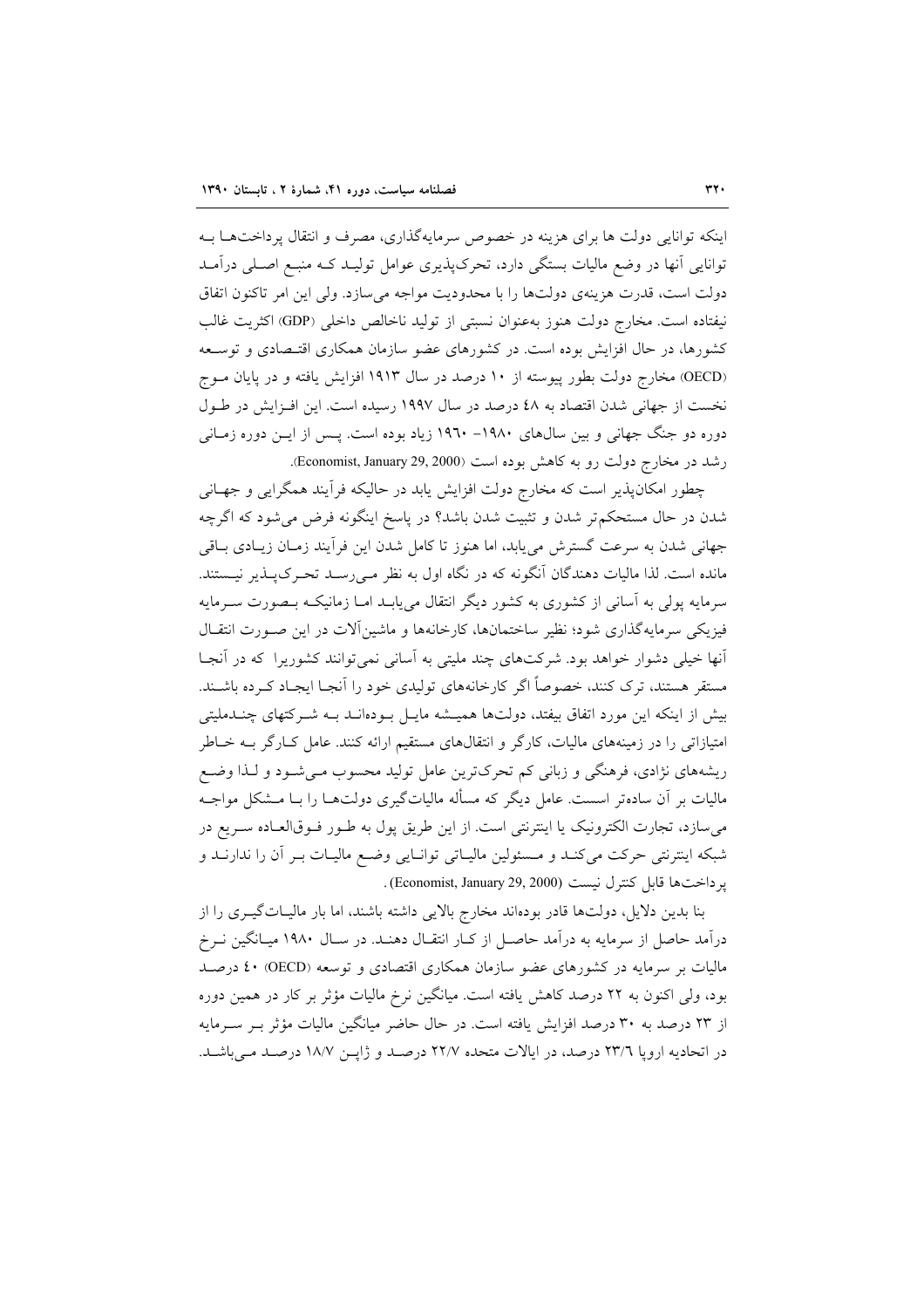میانگین مالیات مؤثر بر کار در اتحادیه اروپا ۳۷/۹ درصد، در ایالات متحده ۲۳/۹ درصـد و در ژاپن ۲۰/۳ درصد است (Albi 2003). به عبارت دیگر، کاهش نرخ مالیات بر سرمایه بیش از آن چیزی بوده است که بوسیله افزایش درآمد از مالیات بر کار جبـران شــده و لــذا تغییــری را در مالیاتگیری نشان می دهد که در نتیجه تحرک نامتقارن عوامل تولید رخ داده است.

نتیجه دیگر تحرک فزاینده در جریان جهانی شدن این است که مالیات مستقیم بر درآمـد و سود در مقايسه با ماليات غيرمستقيم بر هزينهها در حال كاهش بوده است (81 :1996 Tanzi). نرخ ماليات مؤثر بر مصرف در حال حاضر در اتحاديه ارويــا ٢٠/٨ درصـد، در ايـالات متحـده ۰/۳ درصد و در ژاپن ۱۳/٦ درصد است (Albi 2003).

مشکلی که در نظام مالیاتگیری قابـل ذکـر اسـت، مالیـاتگیــری براسـاس اصـل «قلمــرو سرزمینی» می باشد. از زمانی که نظامهای مالیـاتگیـری در اقتـصادهای بـسته توسـعه یافتنـد، دولتها برای وضع مالیـات بـر درآمـدها و فعالیــتهــا در داخــل قلمــرو ســرزمینی خــود بــه قانونگذاری پرداختند. با این حال، این اصل در دنیای جهانی شده کارآمـدی خــود را از دســت میدهد و با تحرکپذیری بین المللی عوامل اقتصادی مشمول مالیات اهمیت خـود را از دسـت می دهد. اما مدت زمان زیادی به طول خواهد انجامید تا این تغییرات تثبیت شوند. در اتحادیـه اروپا جائیکه همگرایی و انتقال آزاد کالا، خدمات، افـراد و سـرمایه در حـال پیـشرفت اسـت، تفاوتهای زیاد در نرخ مالیات بر درآمد و تفاوتهـای انـدک در نـرخ مالیـات بـر سـرمایه و شركتها قابل مشاهده است.

# ۲–۳. سیاستگذاری یولی

یکی از وظایف دولتها را می توان تنظیم سیاستهای پولی دانست. سیاستهای پولی تلاش در زمینهی اعمال مدیریت در ارتباط با تغییر و کنترل در حجم پول، نرخ ارز و نرخ بهره است (لارسون و اسکیدمور ۱۳۸۳: ۳۲-۲۹). در یک دنیای جهانی شده دنبال کردن سیاستگذاری پــولی مستقل بسیار دشوار است. وجود بازارهای آزاد سرمایه محدودیتهایی را بـرای سیاسـتگذاری یولی و نرخ ارز ایجاد می کند که اصطلاحاً «سهگـانگی ناسـازگار» نامیــده شــده و یــا بــه تعبیــر ابسفلد، شاميف و تيلور «معماي اقتصاد آزاد» خوانده مي شود Obstfeld, Shambaugh and Taylor) 2004). این مسأله بیانگر این واقعیت است که هیچ کشوری نمیتواند بطور همزمان نرخ ارزش را ثابت نگه دارد، از تحرک آزاد سرمایه بینالمللی برخوردار باشد و در عین حال تـلاش کنـد تا یک سیاست یولی مستقل در جهت اهداف اقتصاد ملی دنبال کند. دولتها صـرفاً مـی تواننـد دو مورد از این سه مورد را انتخاب کنند. اگر دولت ها یک سیاست پـولی در جهـت اهــداف اقتصاد ملي و كنترل تورم و ثبات اقتصاد كلان را دنبال كنند، بايد بازارهاي أزاد سرمايه يا نـرخ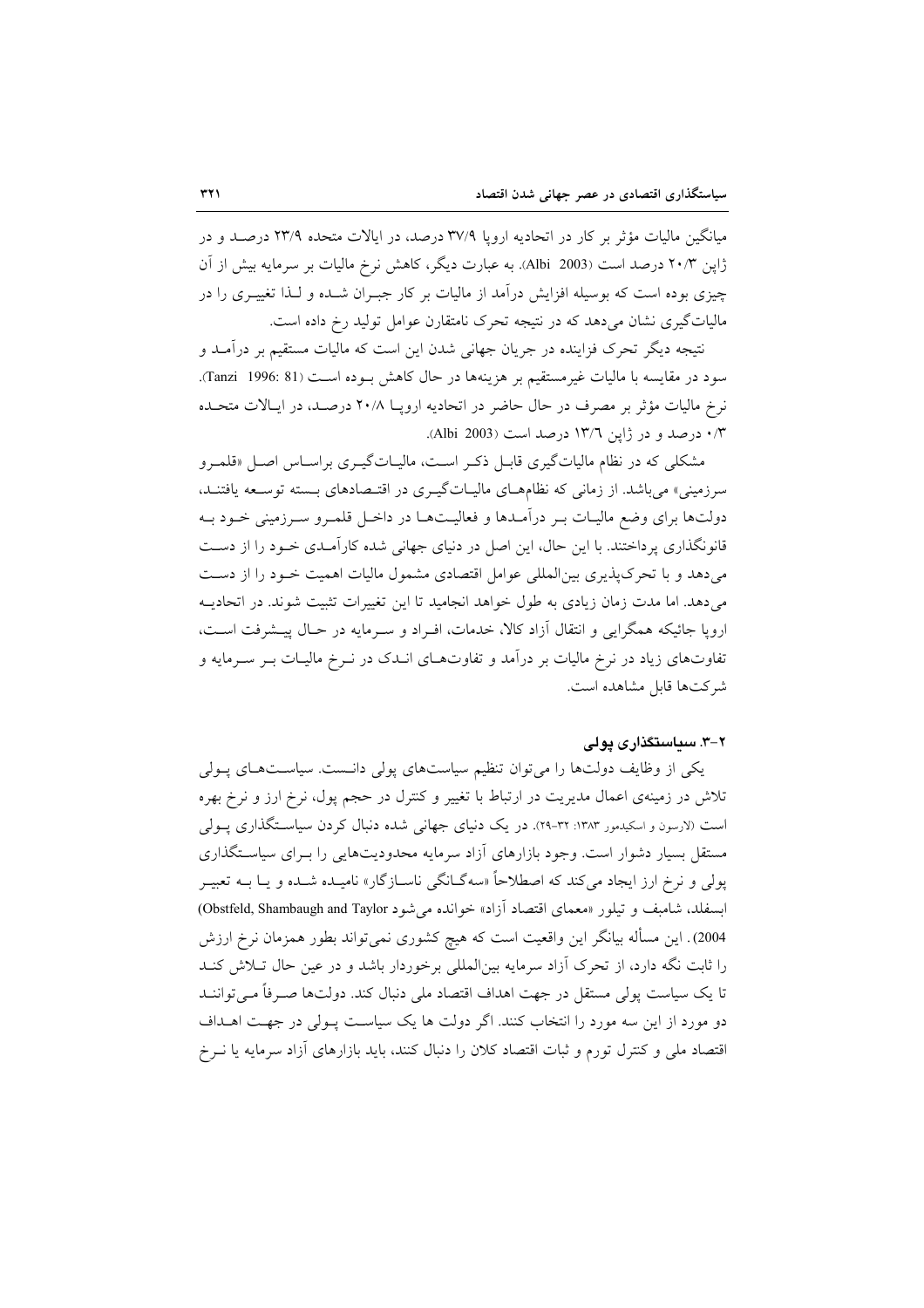ارز ثابت را رها سـازند. اگـر نـرخ ارز ثابـت و بازارهـاى سـرمايه آزاد باشـند، در آن صـورت سیاست پولی مستقل باید به نفع این دو هدف کنار گذاشته شود. اگر آنها مایل باشـند تـا نــرخ ارز ثابت و سیاست پولی مستقل را حفظ کنند، آنها ناچارند بر انتقالهای سرمایه کنترل اعمـال کنند، یا اَنگونه که جیمز توبین اظهار داشته است بازارهای اَزاد سرمایه را بوسیله مالیـات مهـار کنند تا از جریان سیال سرمایه کوتاه مدت نامطلوب و بی ثبات جلوگیری کنند بطـوری کـه بـر سرمايهگذاري بلندمدت بر مبناي اصول اساسي اقتصادي تأثير منفي نگـذارد (Tobin, 1978: 19). مشکلی که نظام مالیاتگیری توبین دارد این است که تمامی انتقالهای سرمایهای کوتاه مـدت غیرمطلوب نیستند و نیز فرمول خاص برای تمییز تبادلات مالی که از نظر اجتماعی مطلوب پـا غیرمطلوب باشد یا از نظر اقتصادی با ثبات و بی ثبات باشد، وجود ندارد. از طرف دیگر، هـیچ اطلاعــاتي مبنــي بــر وجــود رابطــه بــين هزينــههــاي مبادلــه پــائين و بــي ثبــاتي بيــشتر در سرمايهگذاري هاي سرمايهاي وجود ندارد (Anderson and Breedon 1997: 95). به علاوه مـادامي که مالیات بطور مؤثر در سرتاسر دنیا از طریق ابزارهای متنوع تجاری اعمال نشود، نتیجـهی اَن فقط نقل مکان تجارت از یک کشور به کشور دیگر خواهد بود. آنگونه که مایکل دولـی اظهـار میدارد تجربه کنترل سرمایه و سیستم مالیات توبین آنطوری که انتظار میرفت، موفقیـتآمیـز نبو ده است (Dooley, 1996: 36).

چگونه این «سهگانگی ناسازگار» عمل میکند؟ برای پاسخ به این پرسـش نگـاهی اجمـالی به دو کشور آلمان و هلند انداخته میشود؛ دو کشوری که حداقل ده سال است سیاست نـرخ ارز ثابت را در پیش گرفتهاند و درهای خود را به انتقالات بـین|لمللـی سـرمایه بـاز کـردهانــد. بازارهای پولی از این امر آگاه هستند که نرخ ارز در این دو کشور ثابت است و از این رو نـرخ بهره در این دو کشور تقریبـاً مــشابه و برابــر مــیباشــد؛ لــذا هــر دو کــشور از ریــسک مــشابه برخوردارند. در غیر این صورت واسطهها با توجه به کم بودن نرخ بهـره در یـک کــشور از آن کشور قرض کرده و در کشور دیگر قرض میدهنـد و بـدون هـیچ ریـسکی بـه سـود دسـت می یابند. در واقع، این مسأله که نرخ بهره در این دو کشور تقریباً مشابه و برابر میباشــد؛ بــدین معنی است که هلند نمی تواند یک سیاستگذاری پولی مستقل از آلمان را اتخـاذ کنـد. لـذا نـرخ بهره و نرخ ارز این کشور تحت تأثیر سیاستگذاری پولی آلمان قرار می گیـرد. در ایــن صــورت گزینه محتمل برای سیاستگذاری پولی بـرای هلنـد حفـظ سیاسـت نـرخ ارز ثابـت همـراه بـا شریکش آلمان خواهد بود. هلند به دو شیوه میتواند سیاستگذاری پـولی مـستقل از آلمـان را دنبال کند. این کشور میتواند نرخ بهره را در مقایسه با نرخ بهره آلمان کاهش دهـد و در عـین حال نرخ ارزش را ثابت نگه دارد. اما این سیاست زمانی موفقیت آمیـز خواهــد بـود کـه هلنــد حضور واسطهها و انتقال سرمايه از هلند به آلمان را منع كند، بدين صورت كه كنتـرلهـايي را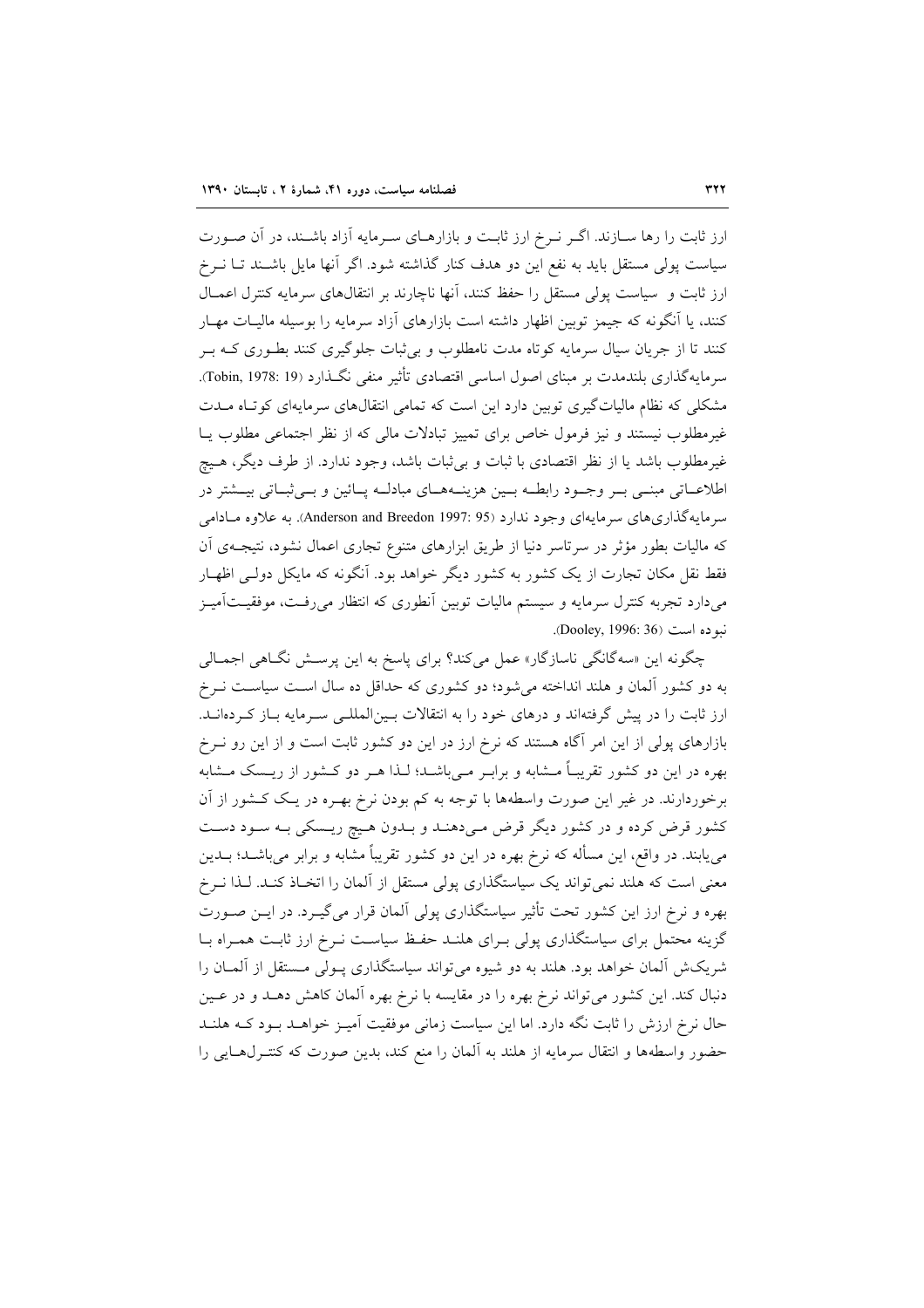بر سرمايه اعمال كند. از طرف ديگر، اين كشور مي تواند اجازه دهد تـا انتقـال سـرمايه آزادانــه انجام شود، اما در این صورت باید ارزش را شناور سازد.

با وجود این، اسمیتن چنین استدلال میکند که بازارهای بین المللـی سـرمایه مـی تواننـد تـا حدودی خروجی های سرمایه را جبران کنند زیرا این امر تعادل حساب ارزی کـشور و میـزان بدهکاری خارجی را بهبود می بخشد. کاهش کسری حساب ارزی موجب کـاهش بـدهکاری خارجي شده و اعتبار بين المللي كشور را بهبود مـي بخـشد (45 :Smithin 1999). در واقبع ايـن نرخهای ارز انعطاف پذیر هستند که منجر به انفجار در بازارهای بینالمللی سرمایه مـی شـوند و به بازارهای ملی این امکان را می دهند که به روی جذب سرمایه از سراسر دنیا باز باشند بــدون اینکه سیاستگذاری اقتصادی مستقل در جهت اهداف اقتصادی ملی را رها سـازند. بـه عبـارت دیگر، جهانی شدن اقتصاد روندی را به سوی نـرخهـای ارز انعطـافپـذیر و دشـوار در زمینـه سياستگذاري يولي مستقل نشان مي دهد (75 :0bstfeld).

### ۴. سیاستزدایی از سیاستگذاری اقتصادی

نکته مهم که در خصوص ارتباط جهانی شدن اقتصاد و سیاستگذاری اقتـصادی قابـل ذکـر است سیاسـتزدایـی از سیاسـتگذاری اقتـصادی اسـت. تجربـه تلخـی کـه در وهلـه نخـست شهروندان و سپس بازارهای بـین|لمللـی سـرمایه از سیاسـتگذاریهـای پـولی و مـالی دولتـی داشتهاند، خـصوصاً در کـشورهای در حـال توسـعه تمـايلي فزاينــده را بــه سياســتزدايــي از سیاستگذاری اقتصادی به وجود آورده است. شهروندان و بازارها اعتمادشان را به شیوههایی که سیاستمداران مبادرت به سیاستگذاری اقتصادی میکنند، از دست دادهاند. اغلب دلیـل ایـن امـر دوره کوتاه مدت تصدی حکومتها و تغییراتی است که معمولاً در چارچوب زمانی چهارساله اتفاق می|فتد. این مسأله یک حالت عدم اطمینان را برای کنشگران اقتصادی به وجود مـی]ورد؛ چرا که آنها به دنبال اتخاذ تصمیمات بلندمدت هستند. در دیگر موارد دلیل این امر را می توان به اصطلاح «دور تجاری سیاسی» نامید. دور تجاری سیاسی بوسیله نوردهاوس و هیبـز مطـرح شد. در مدل نوردهاوس، سیاستمداران بهدنبال حداکثر کردن تعداد رأیدهندگان انتخاباتی خود هستند (اسودن و دیگران۱۳۸۳: ۲۰۵). به عبارت دیگر، تمایلی که سیاستمداران دارند تا برای تــضمین انتخاب مجدد خود در انتخابات، سیاستهای پولی و مالی انبساطی را یک سال یا چند ماه قبل از انتخابات اعمال نمایند. بهعنوان مثال، اغلب دولتها در هنگــام انتخابــات، سیاســت كــاهش تورم و افزایش کمکهای بلاعوض و رفاه عمـومی را در پـیش مـی گیرنـد. زمانیکـه پـس از انتخابات سیاستهای متفاوت اعمال شود یا سیاستها به حالت سابق بازگردانـده شـوند، ایـن سياستها منجر به ايجاد تورم، بدهي و ديون بالا و متعاقب آن ركود مي شود (Tufte 1978: 41).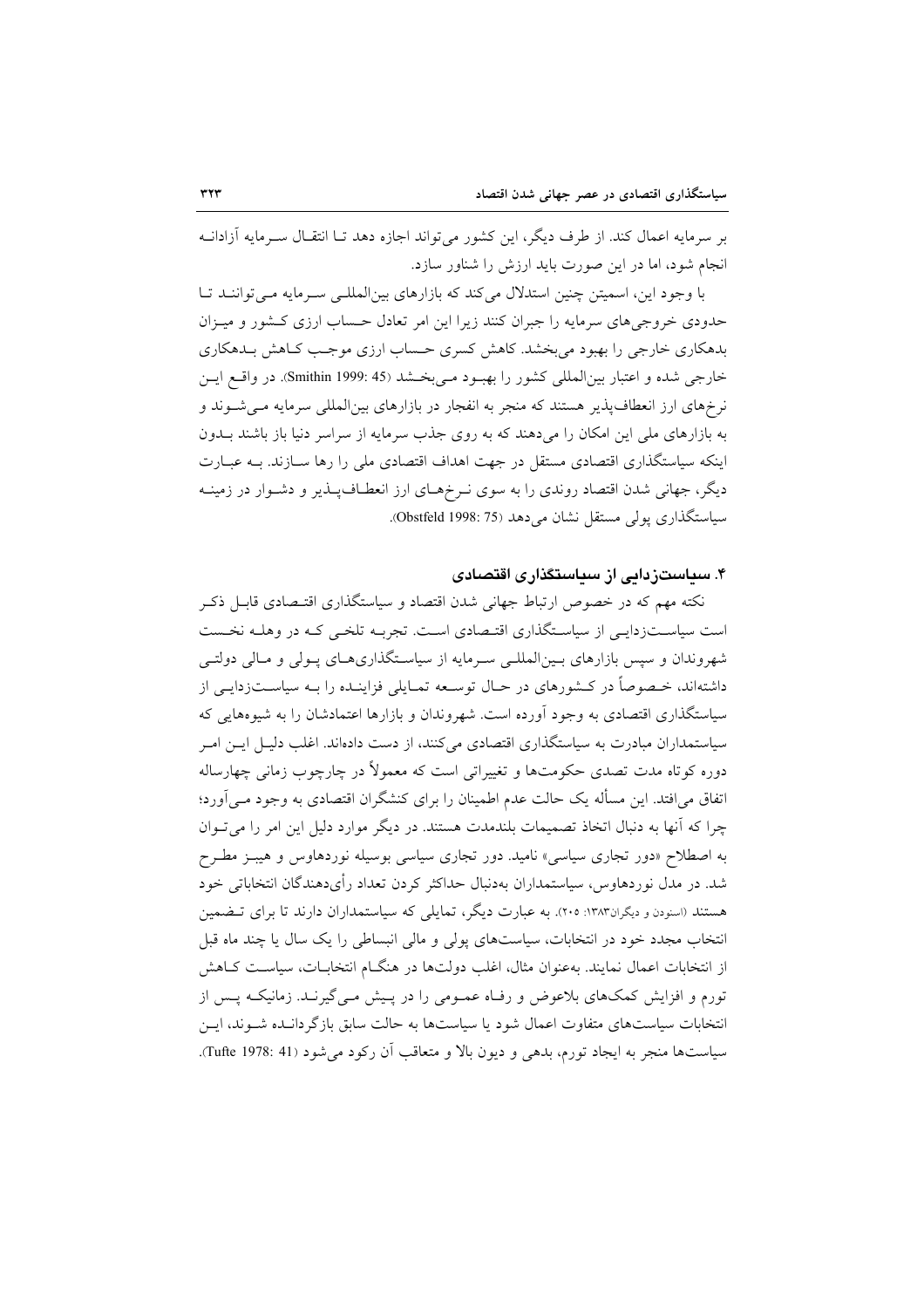نهایتاً دلیل دیگر که قابل ذکر است مسایلی است کـه فـین کیدلنـد و ادوارد پرسـکات آنهـا را «ناسازگاری زمانی طرحهای بهینه» در قلمرو سیاستگذاری پولی می داننـد. ایـن مـسایل زمـانی مطرح می شوند که بعنوان مثال مسئولین سیاستگذاری متعهد می شوند تا تورم را در نقطه صـفر نگه دارند و با اعتقاد به درست بودن این اقدام کنشگران اقتصادی تمایل دارند تا بدون بندهای شاخص گذاری در مورد دستمزدها مذاکره و توافق کنند. پـس از ایــن امـر مـسئولین مربوطـه انگیزه زیادی خواهند داشت تا هدف تعیین شدهشان را تغییر دهند، زیرا با تغییر آن بـه عنـوان مثال به ۱ درصد، آنها می توانند به کاهشی در نرخ بیکاری دست یابند. اگر کنـشگران اقتـصادی این هدف جدید را بپذیرند، مسئولین انگیـزه ای مـضاعفتـر بـرای افـزایش آن بـه ۲ درصـد خواهند داشت. نهایتاً زمانیکه کنشگران اقتصادی اعتمادشان را به سیاست های پـولی دولـت از دست بدهند، نتیجهی اَن تورم بالاتر و یک نرخ بیکاری بدون تغییر خواهد بود Kydland and) Prescott 1977).

مشکلات مشابه در ارتباط با سیاستگذاری مالی بوسیله اقتصاددانان دیگر نظیر ألبرتو الزینـا و رابرتو پروتی مطرح شدهاند. آنها نشان دادهاند که مخارج دولتی مفرط نتیجه رقابت سیاسی در کشورهای دموکراتیک است (Alesina and Perotti 1993: 69). این مسأله به ظهور مکتبی مهم در تفكر اقتصادى مأخوذ از نظريه انتخاب عمومى و نظريه انتظارات عقلايي منجر شــده اســت (Lucas and Sargent 1978: 28). ايس امير وضع مقررات شفاف و واضع در هير دو حيوزه سیاستگذاری مالی و پولی را ایجاب میکند و این سیاستها باید در بلندمدت باقی بمانند تا از مداخلات مکرر و بے ثبات کننـده سیاسـتمداران جلـوگیری شـود (31 : De la Dehesa 1999). موفقیت اولیه برای این ایدهها این واقعیت است که در حال حاضر بانکهای مرکزی در حـال بدست آوردن استقلال شان از دولتهای مربوطه میباشند و بوسیله افرادی اداره مـی شـوند کـه با قدرت سیاسی مرتبط نبوده و دارای دانش کافی در خصوص سیاستگذاری پـولی مـیباشـند. نتیجه این تحول این بوده است که اقتصادهایی که بانکهای مرکزی شان مستقل مـیباشـند، از ثبات اقتصادی بیشتر در سطح کلان برخوردارند و با تـورم کمتـر مواجـه هـستند Alesina and) .Summers 1993; De la Dehesa 1998) آنگونه که رودی درنبوش اظهار داشته است: «مـديريت آماتور ارز ملی خیلی پر هزینه است، خصوصاً برای کشورهای در حال توسعه که در پی کسب شكوفايي و اعتبار بين|لمللي هستند» (Dorbusch 2000: 25). براي ديگر موفقيت اين ايدهها ك یک سیاستگذاری مالی مستقل خواهد بود راه درازی در پیش است. اگرچه اتحادیه پولی اروپـا (UMU) گام اولیه را برداشته است و آن امضای توافقنامه ثبـات و رشـد (Stability and Growth) (Pact است که نظارتی شدید را بر مقامات مالی کشورهای عضو اعمال می کند و آنها موظف هستند تا بیشترین محدودیتها را بر کسریهای دولتی اعمال کنند؛ اما این بدین معنی نیست که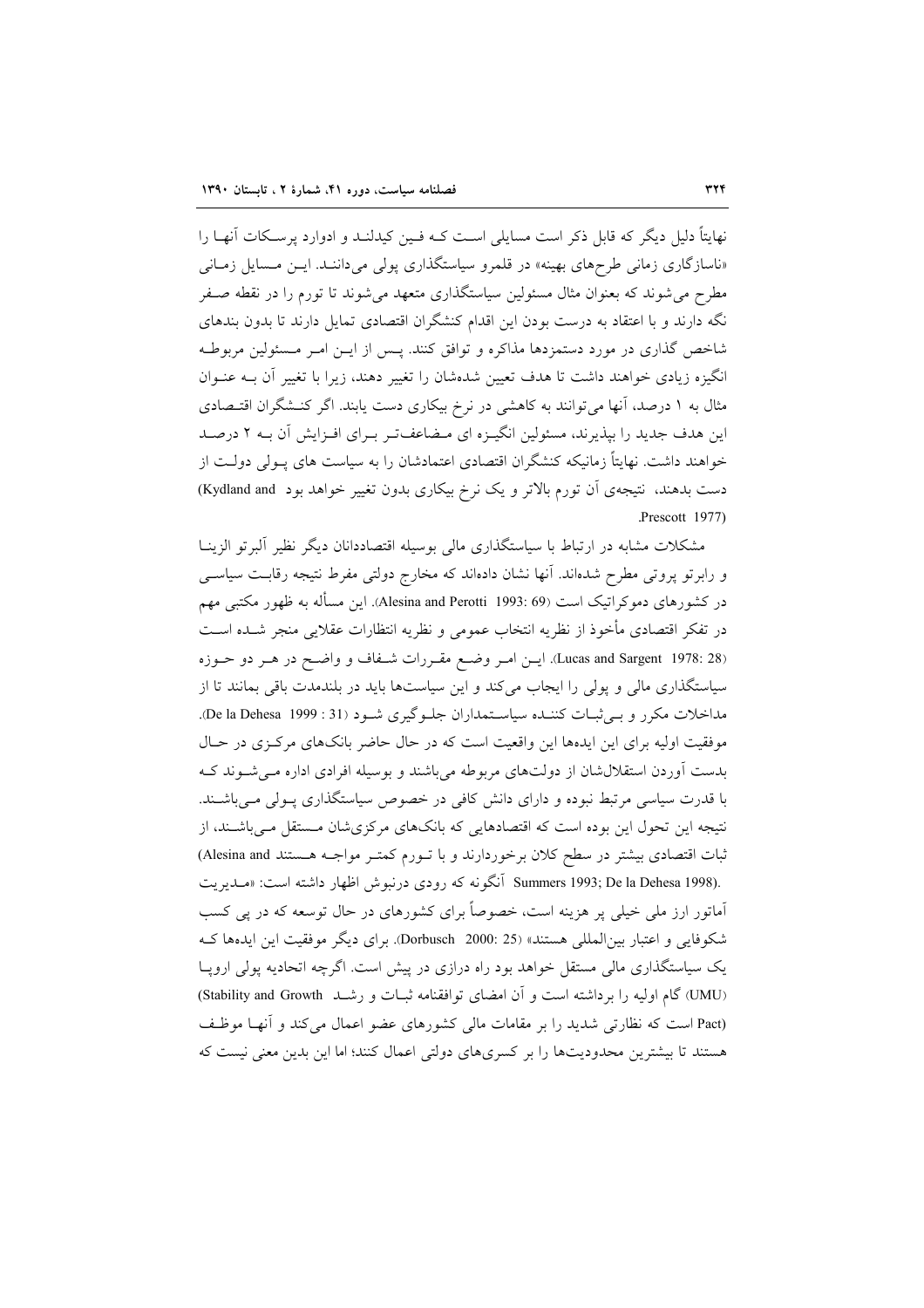در آینده نه چندان دور ما شاهد سیاستزدایی کامل از سیاستگذاری مالی بـه منظـور کـسب اعتبـار، کاهش در ناسازگاری زمانی و بی ثباتی برای کنشگران اقتصادی که ناچارند تـصمیمات بلندمــدت در زمینه سرمایهگذاری اتخاذ نمایند، خواهیم بود. برخی اقتصاددانان سخت در تلاشند تا این امر هرچـه سریع تر محقق شود. برخی نظیر نیسکانن یک نظام مـالی نـوین را بـرای ایـالات متحـده از طریـق معرفی یک اصلاحیه که دولت های فدرال را موظف می سازد تا یک بودجه متعادل را حفظ نماینــد. پیشنهاد میکنند؛ شیوهای که بیش از این در اکثـر کـشورهای اتحادیـه اروپـا صـورت گرفتـه اسـت ( Niskanen 1992). با وجود این، بسیاری از اقتصاددانان از جمله نئـوکینزی هـا موضـع مخـالف را در پیش گرفتهاند زیرا آنها معتقدند که کنترل سیاستگذاری مالی بوسیله دولت ها می تواند تأثیرات مثبتــی حداقل در كوتاهمدت داشته باشد (Schulte 1992 and Blanchard 1997). به طـور كلـى مجموعـههـاى سیاستسازی، سیاستگذاری و اجرایی اقتصادی باید ضـمن ارتبـاط و انـسجام، مـستقل از یکـدیگر عمل کنند (پژویان ۱۳۸۵: ۱٤٤). طبیعتاً این ایده که دولتها دیگر قادر به سیاستگذاری اقتصادی در سـطح كلان نخواهند بود در حال حاضر يك ايده افراطي محسوب مي شود. بـا وجـود ايـن، ايـن شـيوهاي است که جریان امور آن را نشان میدهد و جهانی شدن اقتصاد این فرآینـد را پـیش مـیبـرد تـا بــه هدف نهایی اش نایل شود. به عبارت دیگر، جهانی شدن اقتصاد روندی را به سوی سیاستزدایـی از سیاستگذاری اقتصادی دولت ها نشان می دهد؛ اما تا کامل شدن این فرآیند هنوز زمـان زیــادی بــاقی مانده است.

#### نتىجە

به اعتقاد بسیاری از صاحب نظران، جهانی شدن اقتصاد به دههی ۸۰ قرن بیستم و همزمـان با سیاستهای نئولیبرالیستی در اقتصاد برمـیگـردد؛ دورانـی کـه بـهمـدت ربـع قـرن موجـب شکوفایی اقتصاد غرب و کشورهای در حال توسعهیی که پذیرای این سیاستهـا بودنـد، نظیـر کره جنوبی، ایرلند، سنگاپور، تایوان و در یک دهه اخیر در هند و چین شد. مؤلفههـای اصـلی نئولیبرالیسم اقتصادی همراه با جهانی شدن اقتصاد را که عامل اصـلی آن تکنولـوژی اطلاعـات بود، میتوان به شرح زیر برشمرد: مقرراتزدایمی در زمینهی تجارت و جابهجایی سرمایه، آزادسازی اقتصاد در معنای وسیع کلمه، خصوصی سازی گسترده و کوچک شدن دولـتهـا در فعالیتهای اقتصادی، جهانی شدن تولید و تجارت، منبع یابی بیرونی و توسعه منـاطق مـستعد. بحران اقتصادی که از اواخر سال ۲۰۰۸ آغاز شد، جهـانی شـدن اقتـصاد را کـه چهـره بـارز و برجسته جهانی شدن است، مورد تردید قرار داده است. از این رو کـشورهای در حـال توسـعه لازم است با روی آوردن به خصوصی سازی و آزادسازی اقتصاد، شرایط ادغام خود در اقتصاد جهاني را فراهم سازند. تجربه نشان مي دهد دخالتهاي نادرست دولت يا عـدم توانـايي آن در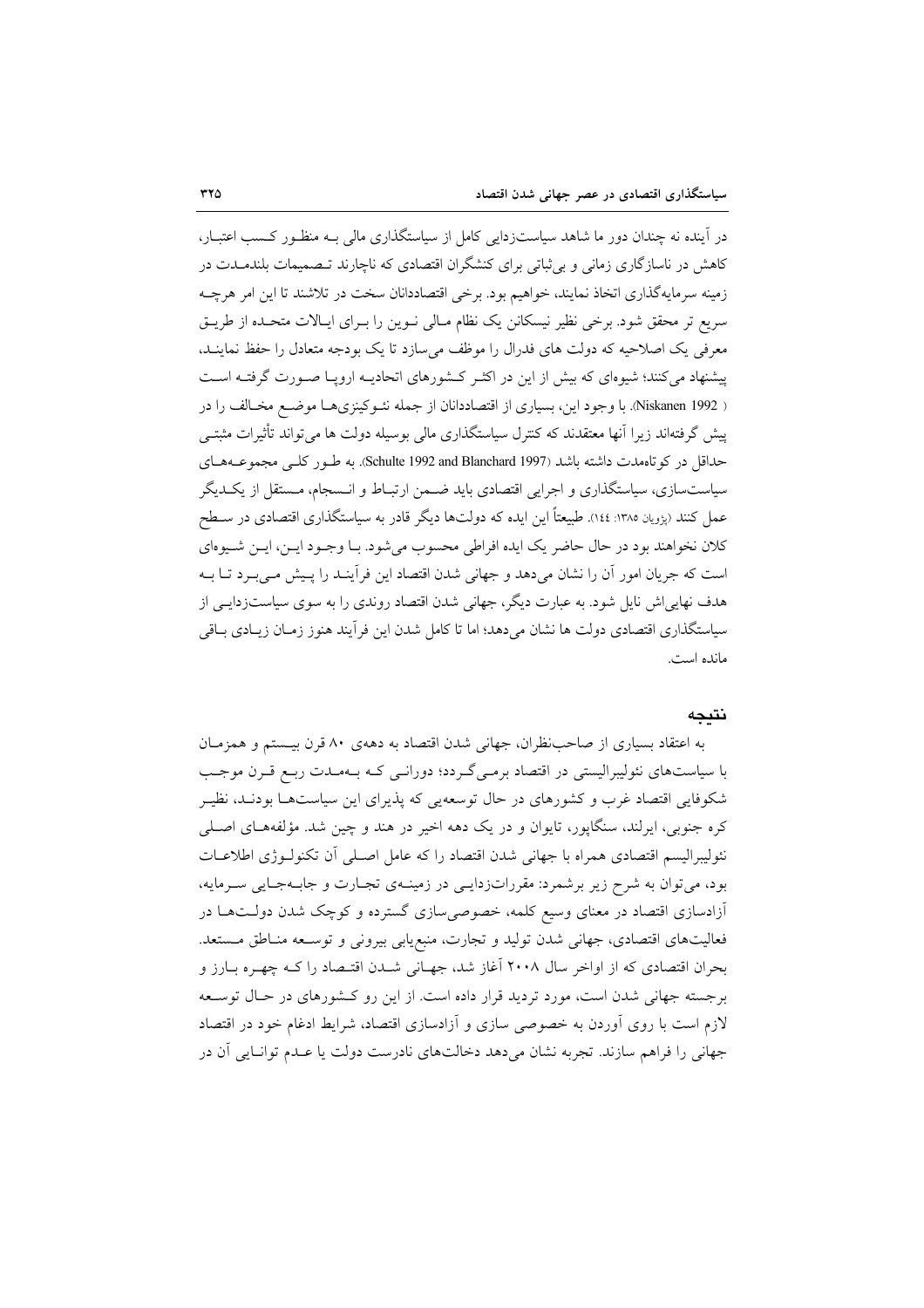انجام دادن نقش هدایت و نظارت از طریق سیاستها، موجب می شود سـازوکار بـازار فـضای مناسب برای عملکرد خود را از دست بدهد. دولت به جای نقش آفرینی از طریــق دخالــت در بازار باید با درک درست از اقتصاد بازار، مبانی رقابت را در میان فعالیتهای اقتصادی افـزایش دهد.

در این پژوهش تلاش شد تا به این سـئوال پاسـخ داده شـود کـه سیاسـتگذاری اقتـصادی دولتها در جريان فرأيند جهاني شدن اقتصاد دچار چه تحولي شده است؟ بـه عبـارت ديگـر، جهانی شدن اقتصاد چه تأثیری بر سیاستگذاری اقتصادی دولتها داشته اسـت؟ مـی تـوان بـا نگاهی به آنچه در بالا گفته شد به این نتیجه رسید که رونـد حـاکم بـر فرآینـد جهـانی شــدن اقتصاد حاکی از تمایل فزاینده به سمت سیاستزدایی از سیاستگذاری اقتصادی است. جهـانی شدن اقتصاد محدودیتهای زیاد برای سیاستگذاری اقتصادی دولتها ایجـاد کـرده اسـت. بـا جهانی شدن اقتصاد و تحرک پذیر تر شدن سرمایه، شرکتها و همچنین کارگران مـاهر، اجـرای سیاستهای باز توزیعی بوسیله دولت ها به طور فزاینده دشوارتر خواهد شد.

از طرف دیگر در دنیای جهانی شده دنبال کردن سیاستگذاری پولی مستقل بسیار دشوار خواهد بود. وجود بازارهای آزاد سرمایه محدودیتهای زیاد برای سیاستگذاری پـولی و نـرخ ارز ایجاد خواهد کرد. در واقع این نرخهای ارز انعطافپذیر هستند که به انفجـار در بازارهـای بینالمللی سرمایه منجر میشوند. تجربـه تلخـی کـه سیاسـتگذاریهـای پـولی و مـالی دولتـی خصوصاً در کشورهای در حال توسعه به ارمغان اَوردهاند، تمایل فزاینده بــه سیاســتزدایــی از سیاستگذاری اقتصادی را به وجود آورده است. اما این بدین معنی نیست که در آینده نه چندان دور ما شاهد سیاست; دایی کامل از سیاستگذاری اقتصادی خواهیم بـود. طبیعتـاً ایـن ایـده کـه دولت ها دیگر قادر به سیاستگذاری اقتصادی در سطح کلان نخواهد بود؛در حال حاضـر یـک ایده افراطی محسوب می شود. اما این روندی است که فرآیند جهانی شدن اقتـصاد آن را پـیش می برد تا به هدف نهایی اش نائل شود که سیاستزدایی از سیاستگذاری اقتصادی است. امـا تـا كامل شدن اين فرآيند هنوز زمان زيادي باقي مانده است.

# منابع و مآخذ:

#### الف. فارسي:

- ۱. آکسفورد، باری (۱۳۷۸)، **نظام جهانی: اقتصاد، سیاست و فرهنگ**، ترجمهی حمیرا مشیرزاده، تهران: وزارت امور خارجـه، دفتر مطالعات سياسي و بينالمللي.
- ۲. اخوان زنجانی، داریوش (۱۳۸۱)، **جهانی شدن و سیاست خارجی**، تهران: وزارت امور خارجه، دفتـر مطالعـات سیاسـی و بين المللي.

۳. اسنودن، برایان و دیگران (۱۳۸۳)، **راهنمای نوین اقتصاد کلان**، ترجمهی منصور خلیلـی عراقـی و علـی سـوری، تهـران: انتشارات برادران.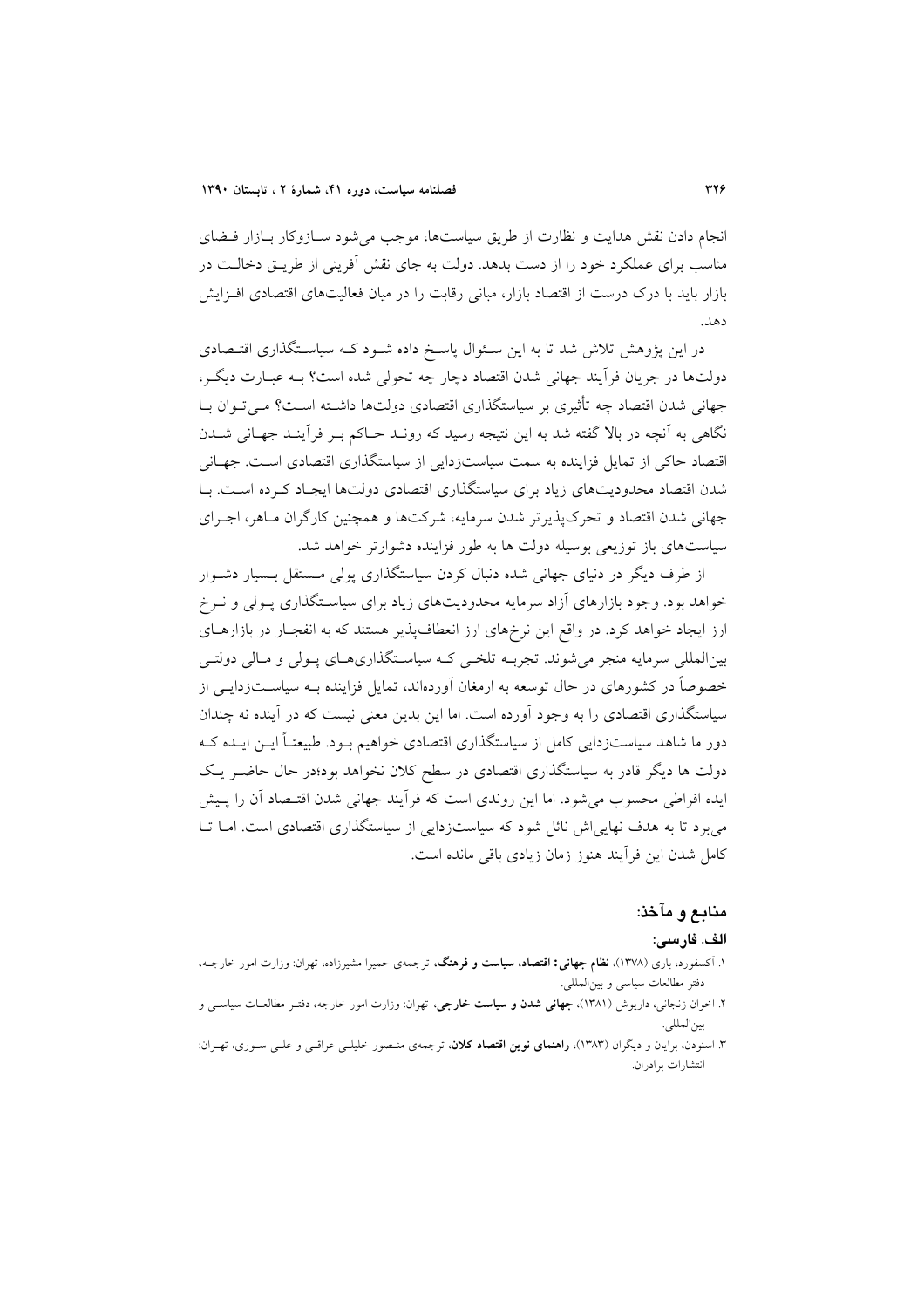٤. اميد بخش، اسفندبار (١٣٨٢)، «ابران و الحاق به سازمان تجارت جهاني»، **فصلنامه راهبرد**، شماره ٢٧

۰. «ایران، دیپلماسی اقتصادی و جهانی شدن اقتصاد» (۱۳۸۲) فصلنامه راهبرد، شماره ۲۷

- ٦. بزرگی، وحید (١٣٨٢) «آغاز و فرجام جهانی شدن»، در مجموعه مقالات همایش جهانی شـدن اقتـصاد، تهـران: مؤســــــه مطالعات و یژوهشهای بازرگانی.
	- ۷. بهکیش، محمد مهدی (۱۳۸۱)، اقتصاد ایران در بستر جهانی شدن، تهران: نشر نی.
- ۸ پژویان، جمشید (۱۳۸۵)، «به مثابهی یک ضرورت برای توسعه اقتصادی: به سوی ساختار سیاستسازی و سیاستگذاری اقتصادي»، راهبرد ياس، سال دوم، شماره٦.
- ۹. حاجي يوسفي، محمد (١٣٨١)، «جهاني شدن اقتصاد، بين المللي شدن دولت و همكاري: مورد جمهوري اسـلامي ايـران»، مجله رهیافتهای سیاسی – اقتصادی، شماره ۳.
	- ۱۰. خور، مارتین (۱۳۸۳)، **جهانی شدن و جنوب**، ترجمهی احمد ساعی، تهران: نشر قومس.
- ۱۱. ساعه، احمد (۱۳۸۷)، «جهانی شدن و رابطه آن با فقر»، **فصلنامه سیاست: محله دانشکده حقوق و علوم سیاسی**، دوره ۳۸، شماره ۱.
- ۱۲. سالواتوره، دومینیک (۱۳٦۸)، **تئوری و مسایل اقتصادی بین الملل**، ترجمه هدایت ایران پرور و حسن گلریز، تهران: نشر نبي.
- ۱۳. سیفزاده، سیدحسین (۱۳۸۵) «توسعه مل<sub>ی</sub> و سیاست خارجی در نظام بینالملل<sub>ی</sub> جهان<sub>ی</sub> شده»، ف**صلنامه فرهنگ اندیـــث**مه: مسائل توسعه در ايران، سال ٥، ش ١٩.
- ۱۶. شیرخانی، محمدعلی(۱۳۸۱)، «یکپارچه شدن جهانی و توسعه اقتصادی- اجتماعی کشور هـای در حـال توسـعه»، مجلــه دانشکده حقوق و علوم سیاسی، شماره ٥٧.
- .<br>۱۵. کازرونی، سید علیرضا(۱۳۸۲)، «نقش سرمایهگذاری مستقیم خــارجی در جهـانی شــدن اقتــصاد»، در مجموعــه مقــالات همایش جهانی شدن اقتصاد، تهران: مؤسسه مطالعات و پژوهشهای بازرگانی.
- ۱٦. کیلی، ری و فیل مارفلیت(۱۳۸۰)، **جهانی شدن و جهان سوم**، ترجمه حسن نورائی بیــدخت و محمــدعلی شــیخ علیــان، تهران: وزارت امورخارجه، دفتر مطالعات سياسي و بين|لمللي.
- ۱۷. لارسون، توماس و دیوید اسـکیدمور(۱۳۸۳)، اقتصا<mark>د سیاسی بین|لملل: تلاش برای کسب قــدرت و ثــروت</mark>، ترجمــهی احمد ساعي و مهدي تقوي، تهران: نشر قومس.

۱۸. مديسون، جي. يي (١٣٨٠)، «جهاني شدن، چالشها و فرصتها»، ترجمه محمود سليمي، **فصلنامه راهبرد**، شماره ٢٢. ١٩. مصلى نژاد، عباس (١٣٨٧)، م**بانى علم اقتصاد و سياست**، تهران: شريف.

۲۰. هلد، دیوید و اَنتونی مک گرو (۱۳۸۲)، **جهانی شدن و مخالفان اَن**، ترجمه عرفان ثابتی، تهران: ققنوس.

### ب. خارجي:

- 1. Albi, E. (2003), "Globalization and Macroeconomic Policy," Quarterly Journal of Economics, November.
- 2. Alesina, A. and Summers, L. (1993), "Central Bank Independence and Macroeconomic Performance: Some Comparative Evidence" Journal of Money, Credit and Banking, Vol. 25, No. 2., May: 151-162.
- 3. Alesina, A. and Perotti, R. (1995), "The Political Economy of Budget Deficits," Working Paper No. 4637, National Bureau of Economic Research.
- 4. Anderson, N. and Breedon, F. (1996), UK Asset Price Volatility over the Last Fifty Years in Financial Market Volatility: Measures, Causes and Consequences, London: **RIS**
- 5. Blanchard, O. (1997), Macroeconomics, New Jersey: Prentice-Hall.
- 6. Cherry, J. (2007), Foreign Direct Investment in Post-crisis Korea; European Investors and 'mismatched globalization,' New York: Routledge.
- 7. Cohn, T.H. (2008), Global Political Economy: Theory and Practice, 4th edition, New York: Pearson.